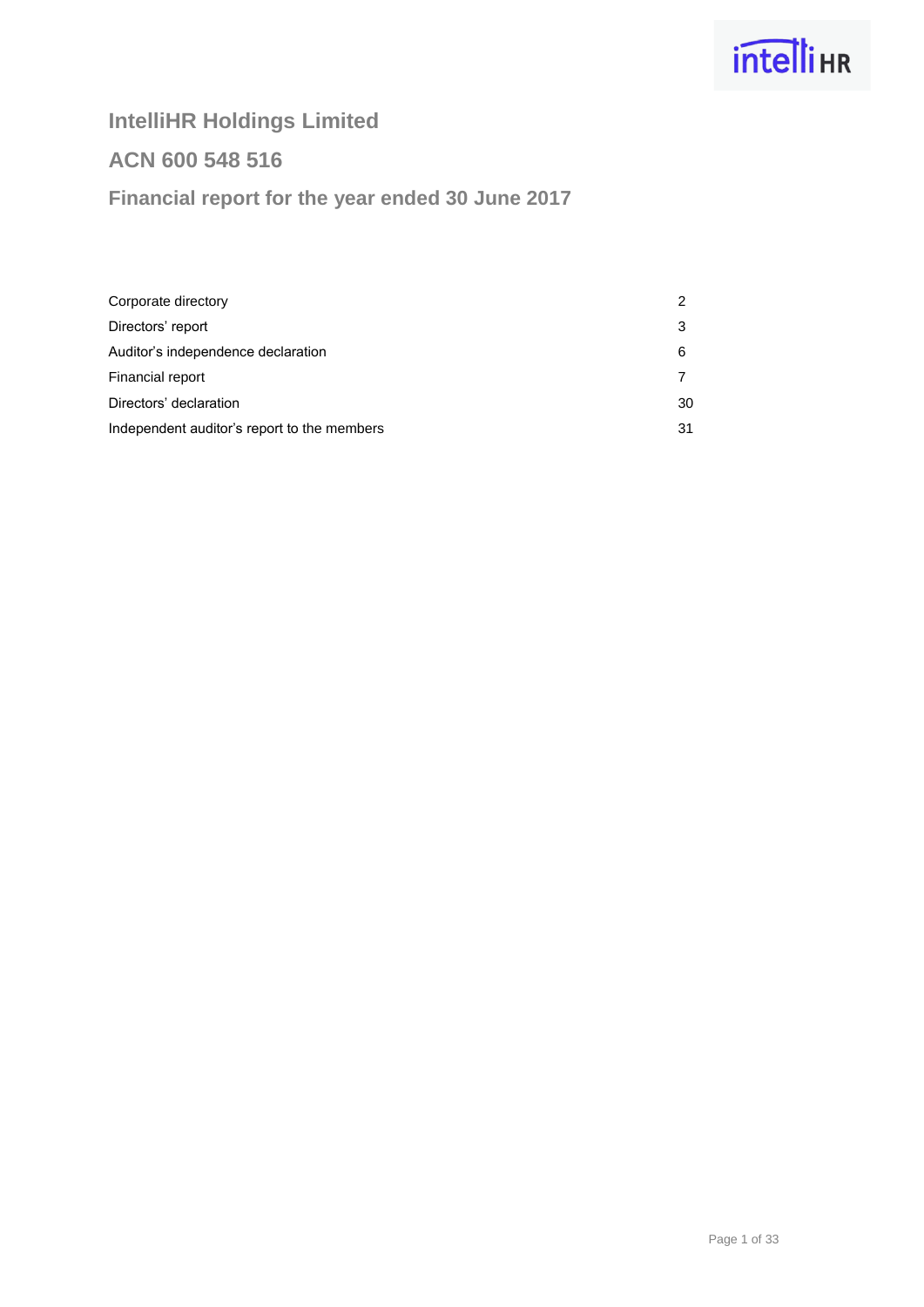## **Corporate directory**

| <b>Directors</b>                                   | G A J Baynton M.Econ St, MBA, B.Bus, P.G.Dip. Applied Fin & Inv.<br>A Bellas B.Econ, DipEd, MBA, FAICD, FCPA, FAIM<br>R Bromage B.Bus, CAHRI<br>D Duffield MAICD<br>J Fong BInfTech |
|----------------------------------------------------|-------------------------------------------------------------------------------------------------------------------------------------------------------------------------------------|
| <b>Secretary</b>                                   | S M Yeates CA, B.Bus                                                                                                                                                                |
| Principal registered office in<br><b>Australia</b> | Level 14, 410 Queen Street<br>Brisbane QLD 4000                                                                                                                                     |
| <b>Auditor</b>                                     | <b>BDO Audit Pty Ltd</b><br>Level 10, 12 Creek Street<br>Brisbane QLD 4000<br>www.bdo.com.au                                                                                        |
| <b>Solicitors</b>                                  | McCullough Roberson<br>Level 11, Central Plaza Two<br>66 Eagle Street<br>Brisbane QLD 4000<br>www.mccullough.com.au                                                                 |
| <b>Bankers</b>                                     | Commonwealth Bank of Australia                                                                                                                                                      |
| <b>Website address</b>                             | www.intellihr.com.au                                                                                                                                                                |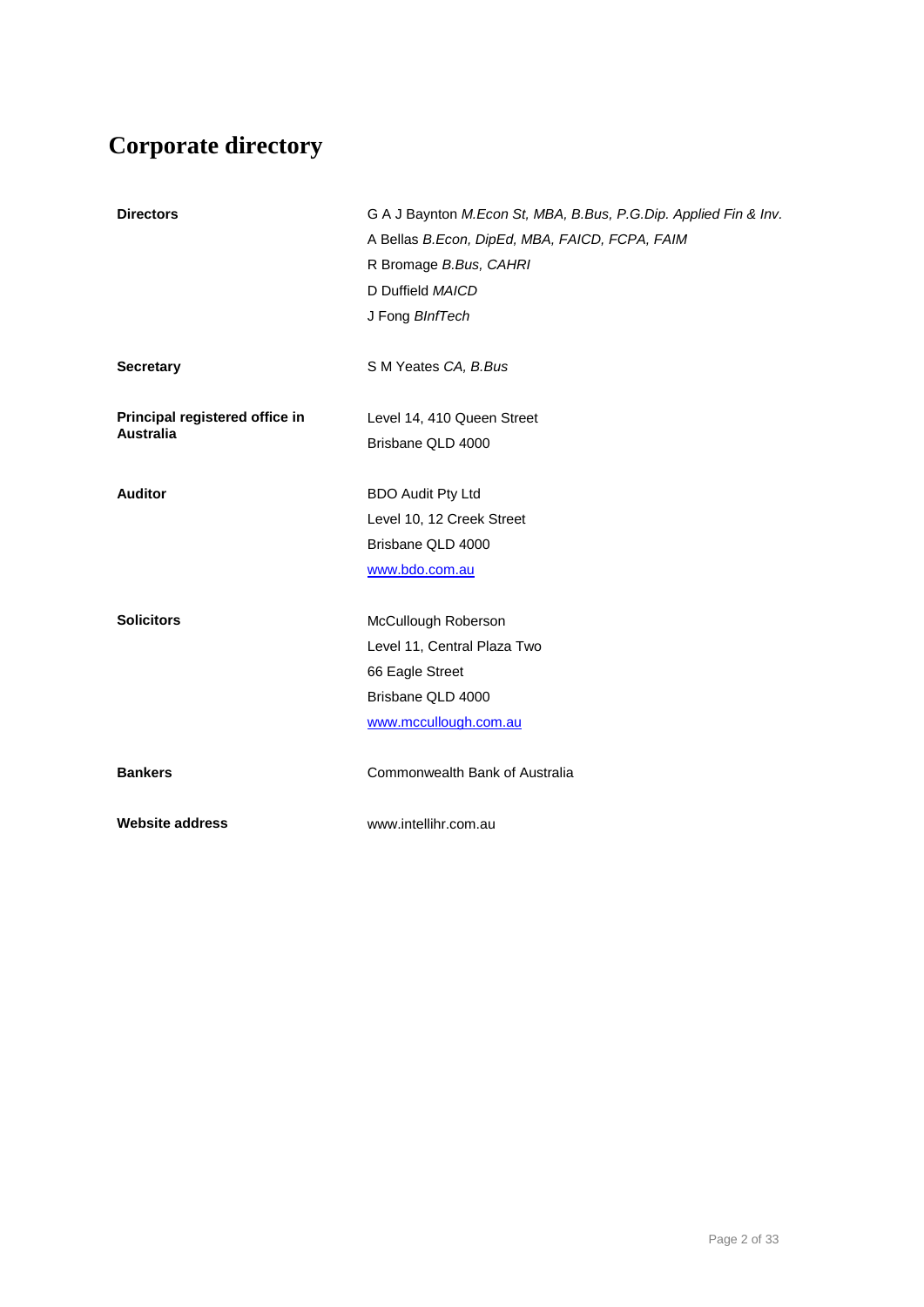## **Directors' report**

Your directors present their report on the company for the financial year ended 30 June 2017.

### **Directors**

The names of the directors in office at any time during, or since the end of, the year are:

Gregory Baynton (Appointed 16 December 2016) Anthony Bellas (Appointed 16 December 2016) Robert Bromage Jamie Duffield (Appointed 16 December 2016) Jeremy Fong (Appointed 19 October 2016)

Directors have been in office since the start of the financial year to the date of this report unless otherwise stated.

### **Review of Operations**

The loss of the company for the financial year after providing for income tax amounted to \$2,274,704 (2016: Loss \$247,648).

In 2017, the focus was on building core infrastructure around our people capability, process innovation and a differentiated customer focus.

Investment was made in developing our sales organisation and the supporting tools we required to both execute and innovate in this area. With an end to end sales organisation now in place, we have created the capacity to grow our business. We identified our ideal customer and orientated our sales and marketing resources towards them. Our technology is the backbone of our success and the engineering team delivered feature enhancements every week to customers, demonstrating our commitment to advancing the platform guided by customer feedback.

Overall, the team and the business operated at a relentless pace working hard to put in the foundations for strong future growth. Our marketplace is highly competitive, however we are pleased with our progress and direction. We have positioned ourselves well and have a good platform to build our business from.

### **Significant Changes in the State of Affairs**

No significant changes in the company's state of affairs occurred during the financial year.

### **Principal Activities**

The principal activities of the company during the financial year were the development of an innovative, cloud-based people management platform.

No significant change in the nature of these activities occurred during the year.

### **Conversion to a Public Company**

On 13 January 2017 intelliHR Holdings Pty Ltd converted to a public company, intelliHR Holdings Limited.

### **Events Subsequent to the End of the Reporting Period**

No matters or circumstances have arisen since the end of the financial year which significantly affected or could significantly affect the operations of the company, the results of those operations or the state of affairs of the company in future financial years.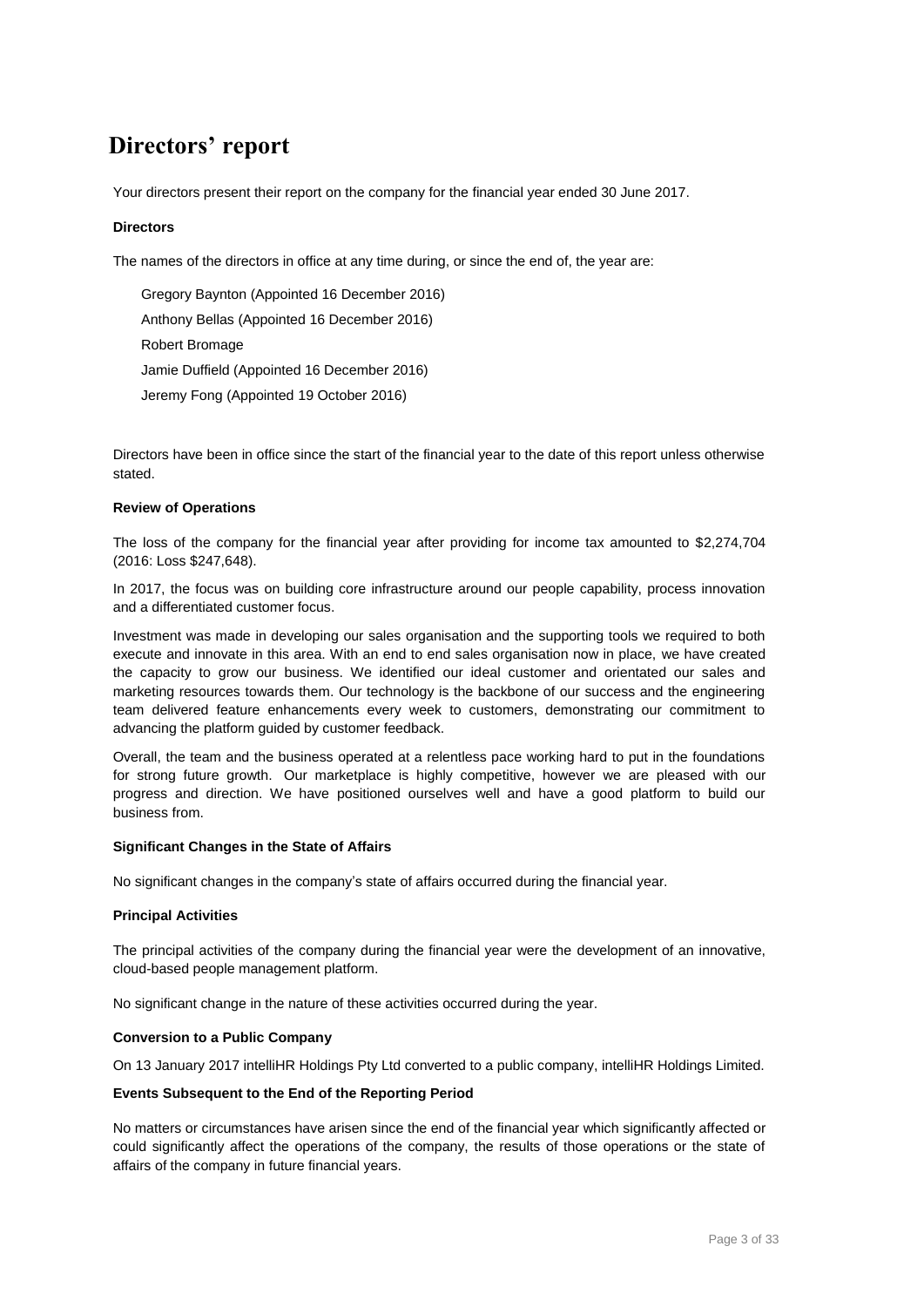### **Likely Developments and Expected Results of Operations**

Likely developments in the operations of the company and the expected results of those operations in future financial years have not been included in this report as the inclusion of such information is likely to result in unreasonable prejudice to the company.

### **Dividends**

The Directors do not recommend the payment of a dividend. No dividend was paid during the year.

### **Directors Equity Holdings**

The number of ordinary shares and options over ordinary shares held by Directors of the group as at the date of this report are shown in the table below. All amounts are shown on a post share subdivision basis.

| <b>Name</b>      |               | <b>Balance at</b><br>the start<br>of the year | Granted /<br>acquired<br>during the<br>year | Other<br>changes<br>during the<br>year* | <b>Balance at</b><br>the end of<br>the year | <b>Vested</b><br>30 June<br>2017 |
|------------------|---------------|-----------------------------------------------|---------------------------------------------|-----------------------------------------|---------------------------------------------|----------------------------------|
| A Bellas         | <b>Shares</b> | 690,030                                       |                                             |                                         | 690,030                                     | N/A                              |
|                  | Options       | $\qquad \qquad \blacksquare$                  | 2,774,592                                   | -                                       | 2,774,592                                   | 462,432                          |
| <b>G</b> Baynton | <b>Shares</b> | 2,760,150                                     | 185,000                                     |                                         | 2,945,150                                   | N/A                              |
|                  | Options       | ٠                                             | 2,774,592                                   | $\overline{\phantom{a}}$                | 2,774,592                                   | 462,432                          |
| J Duffield       | <b>Shares</b> | 552,030                                       |                                             |                                         | 552,030                                     | N/A                              |
|                  | Options       | ٠                                             | 2,774,592                                   | -                                       | 2,774,592                                   | 462,432                          |
| R Bromage        | <b>Shares</b> | 1,160,000                                     | ٠                                           | 19,869,475                              | 21,029,475                                  | N/A                              |
|                  | Options       | ۰                                             | 3,895,543                                   |                                         | 3,895,543                                   | 730,413                          |
| J Fong           | <b>Shares</b> | ٠                                             |                                             | 327,945                                 | 327,945                                     | N/A                              |
|                  | Options       | 3,051,000                                     | 3,329,524                                   |                                         | 6,380,524                                   | 3,675,285                        |

**\*** On 11 January 2017, intelliHR Holdings Limited's ultimate holding company, Resource Partners Pty Ltd, did an in-specie distribution to its shareholders, on a pro-rata basis, of its shareholding in intelliHR Limited.

### **Options**

At the date of this report, the Company has on issue 20,423,844 options over ordinary shares on issue. 19,367,844 of these options were issued during the current or previous financial year and 1,056,000 have been issued since the end of the financial year.

No shares were issued during or since the end of the year as a result of the exercise of an option over unissued shares or interests.

### **Indemnification of Officers**

No indemnities have been given or insurance premiums paid, during or since the end of the financial year, for any person who is or has been an officer or auditor of the company.

### **Proceedings on Behalf of Company**

No person has applied for leave of court to bring proceedings on behalf of the company or intervene in any proceedings to which the company is a party for the purpose of taking responsibility on behalf of the company for all or any part of those proceedings.

The company was not a party to any such proceedings during the year.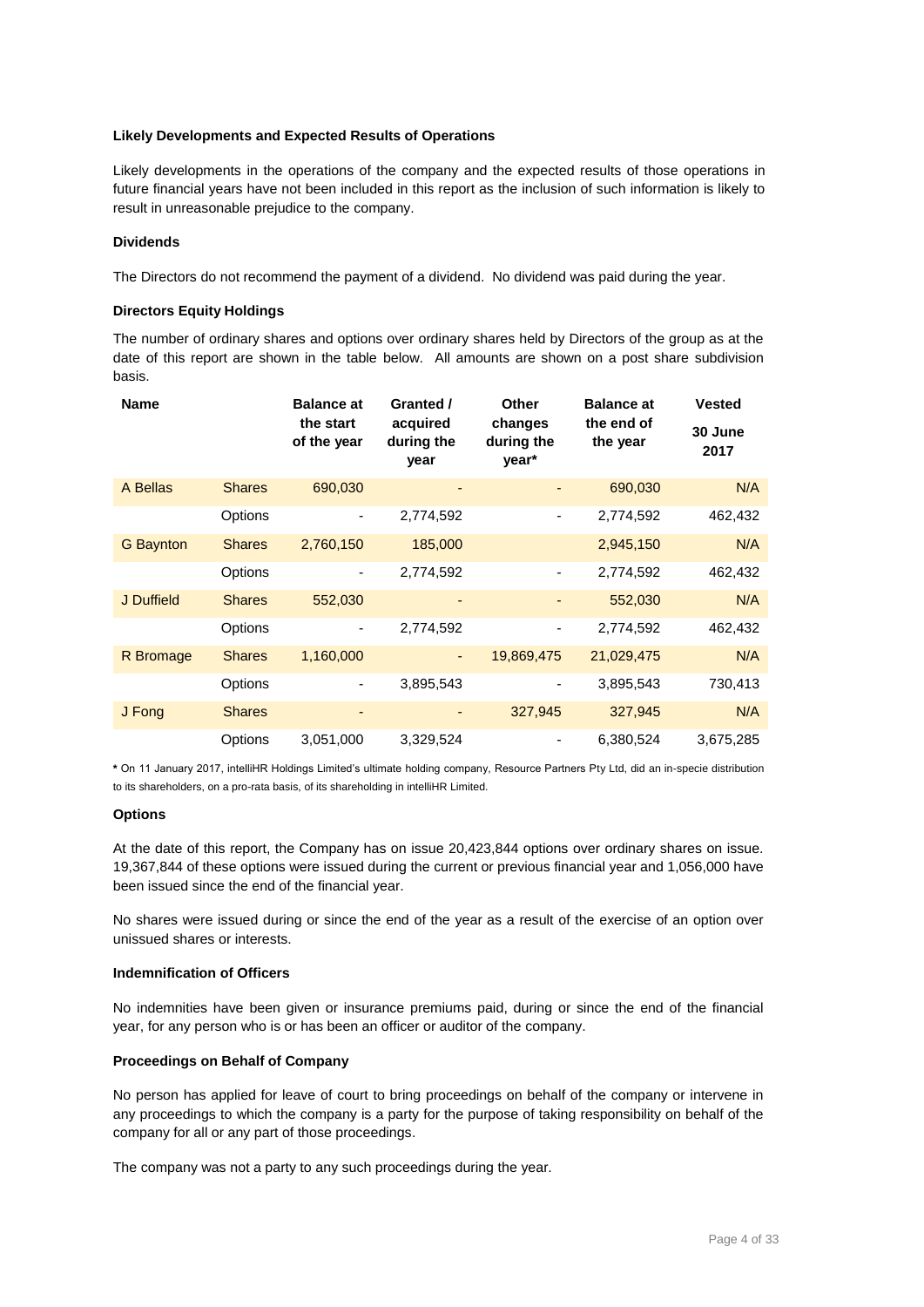### **Auditor's Independence Declaration**

A copy of the auditor's independence declaration as required under s 307C of the *Corporations Act 2001* is set out on page 6. The auditors were not remunerated for any non-audit services during the year.

This report is made in accordance with a resolution of Directors.

R Bromage **Director** 

Brisbane 6 September 2017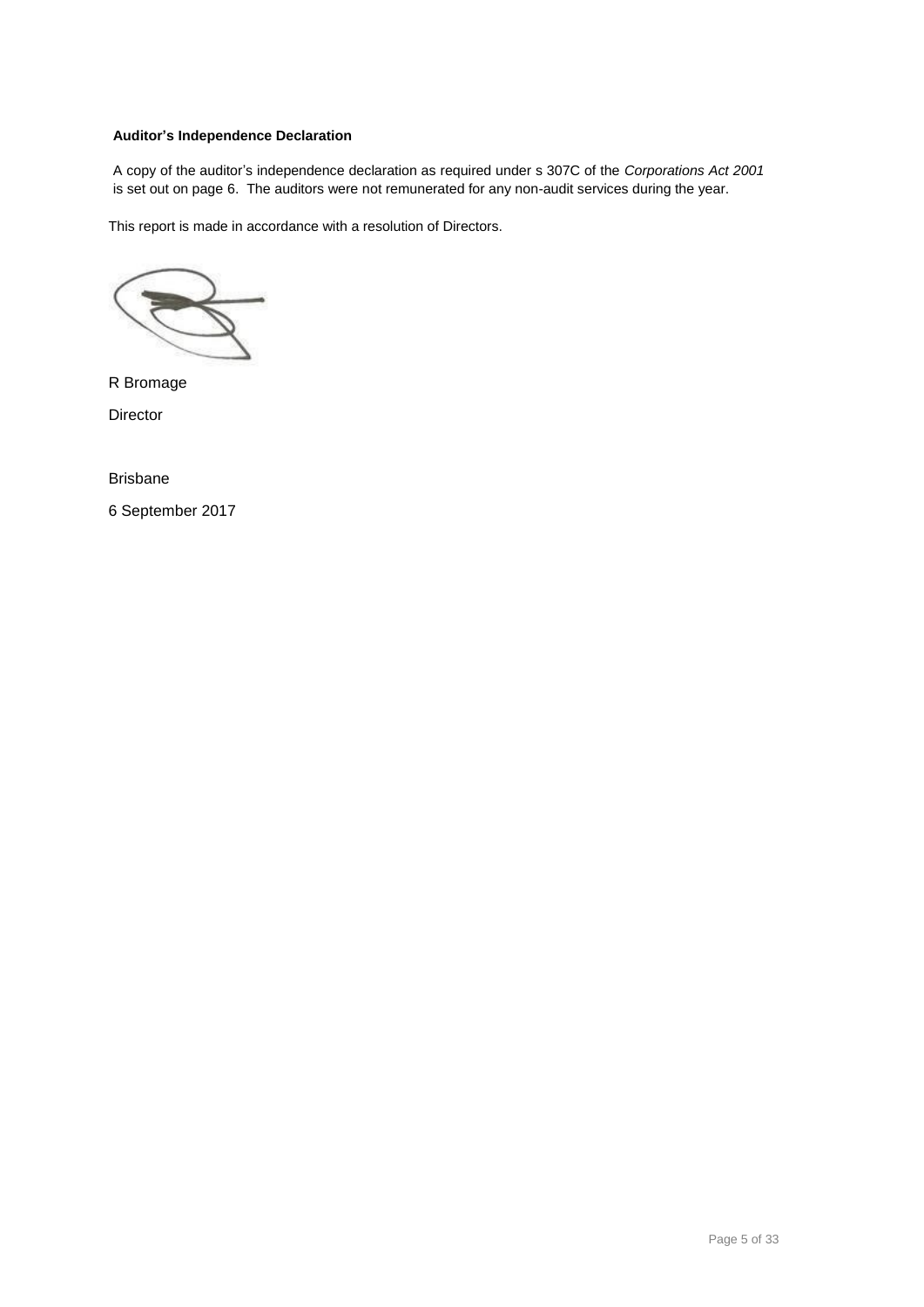## **AUDITORS INDEPENDENCE DECLARATION**



Tel: +61 7 3237 5999 Fax: +61 7 3221 9227 Brisbane QLD 4000 **www.bdo.com.au**

Level 10, 12 Creek St GPO Box 457 Brisbane QLD 4001 Australia

### **DECLARATION OF INDEPENDENCE BY D P WRIGHT TO THE DIRECTORS OF INTELLIHR HOLDINGS LIMITED**

As lead auditor of intelliHR Holdings Limited for the year ended 30 June 2017, I declare that, to the best of my knowledge and belief, there have been:

- 1. No contraventions of the auditor independence requirements of the *Corporations Act 2001* in relation to the audit; and
- 2. No contraventions of any applicable code of professional conduct in relation to the audit.

This declaration is in respect of intelliHR Holdings Limited and the entities it controlled during the period.

D P Wright Director

**BDO Audit Pty Ltd**

Brisbane, 6 September 2017

BDO Audit Pty Ltd ABN 33 134 022 870 is a member of a national association of independent entities which are all members of BDO Australia Ltd ABN 77 050 110 275, an Australian company limited by guarantee. BDO Audit Pty Ltd and BDO Australia Ltd are members of BDO International Ltd, a UK company limited by guarantee,<br>and form part of the international BDO network of independent mem other than for the acts or omissions of financial services licensees.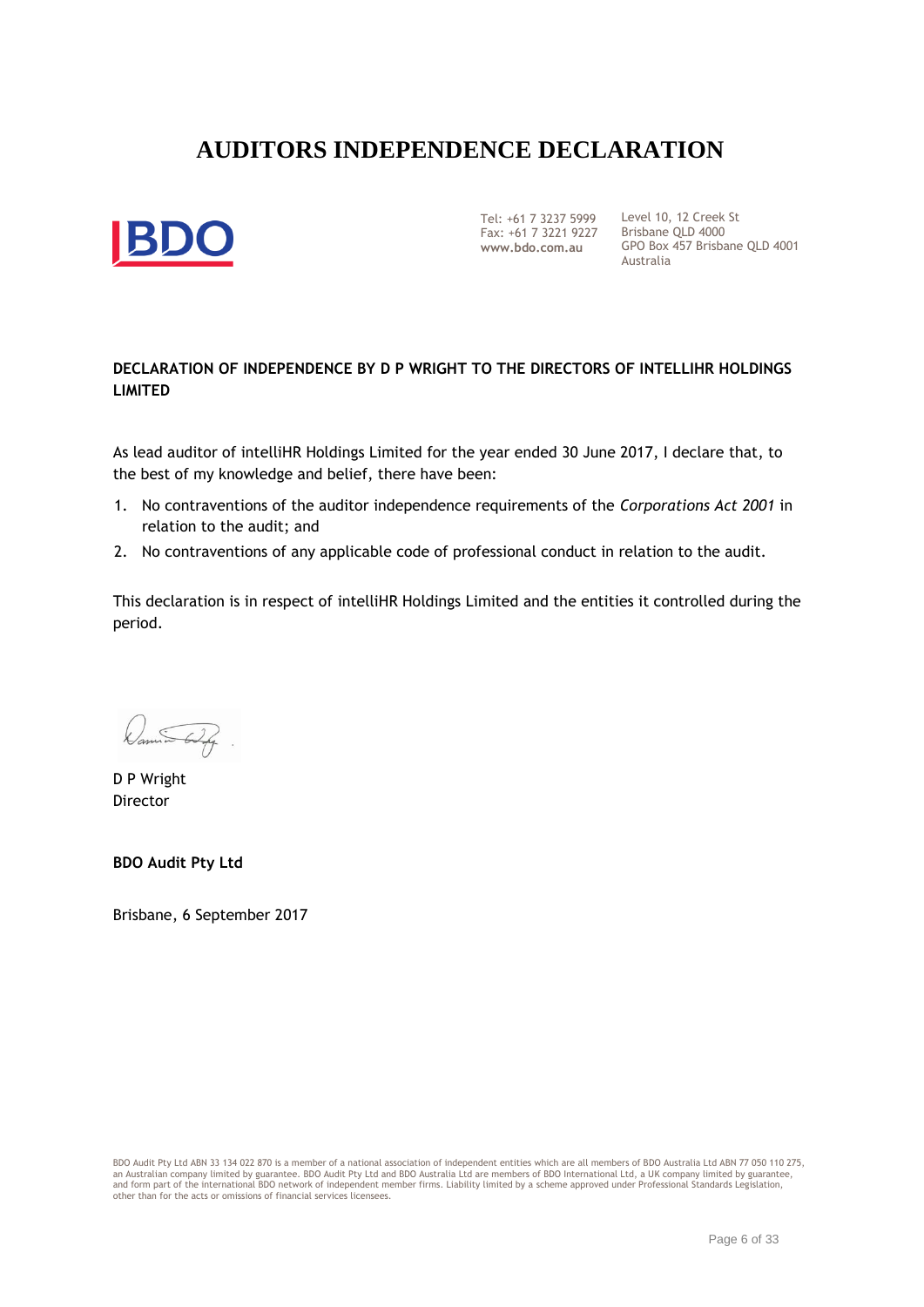## **Consolidated statement of profit or loss and other comprehensive income for the year ended 30 June 2017**

|                                                                                                                       | <b>Note</b>    | 2017          | 2016       |
|-----------------------------------------------------------------------------------------------------------------------|----------------|---------------|------------|
|                                                                                                                       |                | \$            | \$         |
| <b>Revenue</b>                                                                                                        |                |               |            |
| Revenue from continuing operations                                                                                    | $\overline{2}$ | 79,022        | 14,473     |
| Other revenue                                                                                                         | $\overline{2}$ | 1,922         | 18,234     |
|                                                                                                                       |                | 80,944        | 32,707     |
| <b>Expenses</b>                                                                                                       |                |               |            |
| Employee benefits expense                                                                                             |                | 719,298       | 43,523     |
| Directors remuneration                                                                                                |                | 646,786       |            |
| Depreciation and amortisation expense                                                                                 | 3              | 520,073       | 118,549    |
| Marketing expense                                                                                                     |                | 268,749       |            |
| General and administrative expenses                                                                                   |                | 200,742       | 118,283    |
| Profit before income tax                                                                                              |                | (2, 274, 704) | (247, 648) |
| Tax expense                                                                                                           | 4              |               |            |
| Profit for the year                                                                                                   |                | (2,274,704)   | (247, 648) |
| Other comprehensive income                                                                                            |                |               |            |
|                                                                                                                       |                |               |            |
| Total comprehensive income for the year                                                                               |                | (2,274,704)   | (247, 648) |
| Profit attributable to members of the entity                                                                          |                | (2,274,704)   | (247, 648) |
| Total comprehensive income attributable to members of the entity                                                      |                | (2,274,704)   | (247, 648) |
|                                                                                                                       |                |               |            |
| Earnings per share for loss from continuing operations<br>attributable to the ordinary equity holders of the Company: |                | Cents         | Cents      |
| Basic earnings per share                                                                                              | 22             | (3.94)        | (0.62)     |
| Diluted earnings per share                                                                                            | 22             | (3.94)        | (0.62)     |

*The above consolidated statement of profit or loss and other comprehensive income should be read in conjunction with the accompanying notes.*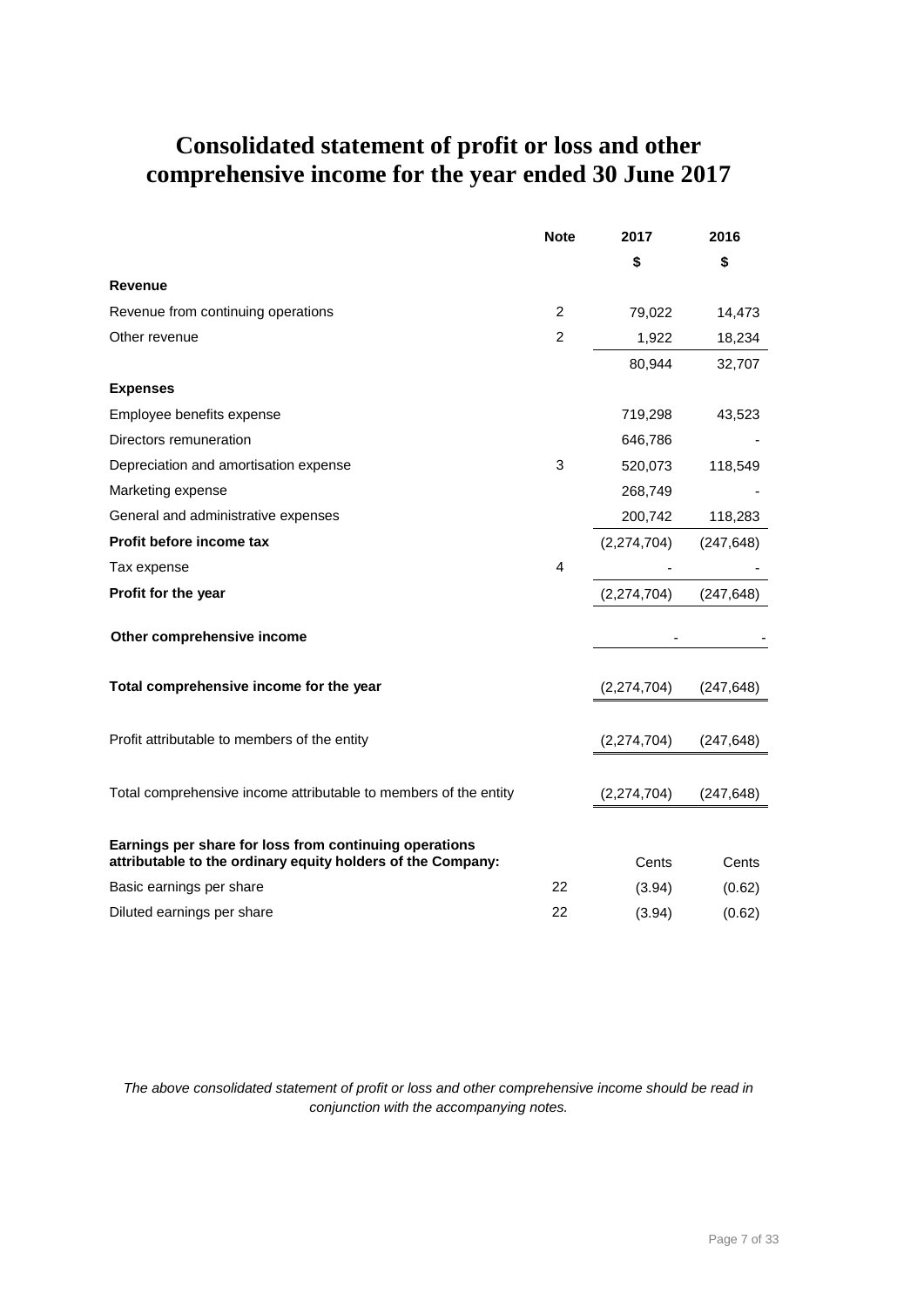## **Statement of financial position as at 30 June 2017**

|                               | <b>Note</b>      | 2017        | 2016       |
|-------------------------------|------------------|-------------|------------|
|                               |                  | \$          | \$         |
| <b>ASSETS</b>                 |                  |             |            |
| <b>CURRENT ASSETS</b>         |                  |             |            |
| Cash and cash equivalents     | $\overline{7}$   | 1,011,542   | 452,384    |
| Trade and other receivables   | 8                | 37,452      | 7,724      |
| Other assets                  | $\boldsymbol{9}$ | 51,206      | 44,576     |
| <b>TOTAL CURRENT ASSETS</b>   |                  | 1,100,200   | 504,684    |
| NON-CURRENT ASSETS            |                  |             |            |
| Plant and equipment           | 10               | 54,920      |            |
| Intangible assets             | 11               | 1,480,602   | 1,277,518  |
| TOTAL NON-CURRENT ASSETS      |                  | 1,535,522   | 1,277,518  |
| TOTAL ASSETS                  |                  | 2,635,722   | 1,782,202  |
| <b>LIABILITIES</b>            |                  |             |            |
| <b>CURRENT LIABILITIES</b>    |                  |             |            |
| Trade and other payables      | 12               | 228,894     | 83,792     |
| Provisions                    | 13               | 112,436     | 55,393     |
| TOTAL CURRENT LIABILITIES     |                  | 341,330     | 139,185    |
| NON-CURRENT LIABILITIES       |                  |             |            |
| Provisions                    | 13               | 9,968       | 4,474      |
| TOTAL NON-CURRENT LIABILITIES |                  | 9,968       | 4,474      |
| <b>TOTAL LIABILITIES</b>      |                  | 351,298     | 143,659    |
| <b>NET ASSETS</b>             |                  | 2,284,424   | 1,638,543  |
| <b>EQUITY</b>                 |                  |             |            |
| Issued capital                | 14               | 3,751,364   | 1,687,168  |
| Reserves                      | 15               | 1,075,146   | 218,757    |
| Retained earnings             |                  | (2,542,086) | (267, 382) |
| <b>TOTAL EQUITY</b>           |                  | 2,284,424   | 1,638,543  |

*The above consolidated balance sheet should be read in conjunction with the accompanying notes.*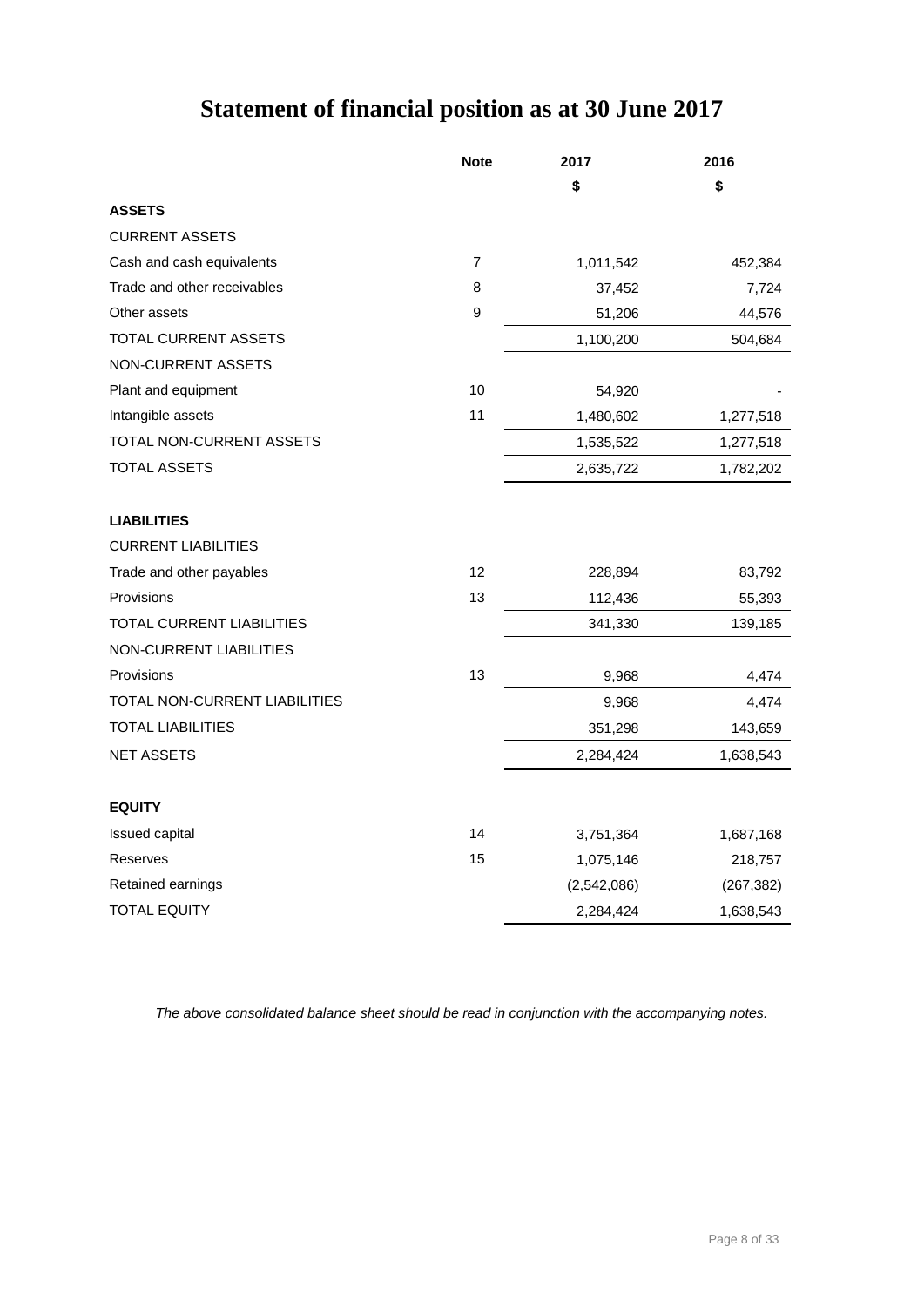## **Statement of changes in equity for the year ended 30 June 2017**

|                                                                                     |             |                                   | <b>Share based</b>  |                                    |               |
|-------------------------------------------------------------------------------------|-------------|-----------------------------------|---------------------|------------------------------------|---------------|
|                                                                                     | <b>Note</b> | <b>Issued Capital</b><br>Ordinary | payments<br>reserve | <b>Retained</b><br><b>Earnings</b> | Total         |
|                                                                                     |             | \$                                | \$                  | \$                                 | \$            |
| Balance at 1 July 2015                                                              |             | 578,633                           |                     | (19, 734)                          | 558,899       |
| Profit for the year                                                                 |             |                                   |                     | (247, 648)                         | (247, 648)    |
| Other comprehensive income for<br>the year                                          |             |                                   |                     |                                    |               |
| Total comprehensive income for<br>the year attributable to members<br>of the entity |             |                                   |                     | (247, 648)                         | (247, 648)    |
| Transactions with owners, in<br>their capacity as owners, and<br>other transfers    |             |                                   |                     |                                    |               |
| Shares issued                                                                       |             | 1,108,535                         |                     |                                    | 1,108,535     |
| Share-based payments                                                                |             |                                   | 218,757             |                                    | 218,757       |
| Total transactions with owners,<br>and other transfers                              |             | 1,108,535                         | 218,757             |                                    | 1,327,292     |
| Balance at 1 July 2016                                                              |             | 1,687,168                         | 218,757             | (267, 382)                         | 1,638,543     |
| <b>Comprehensive income</b>                                                         |             |                                   |                     |                                    |               |
| Profit for the year                                                                 |             |                                   |                     | (2, 274, 704)                      | (2, 274, 704) |
| Other comprehensive income for<br>the year                                          |             |                                   |                     |                                    |               |
| Total comprehensive income for<br>the year attributable to members<br>of the entity |             |                                   |                     | (2, 274, 704)                      | (2, 274, 704) |
| Transactions with owners, in<br>their capacity as owners, and<br>other transfers    |             |                                   |                     |                                    |               |
| Shares issued (net of expenses)                                                     |             | 2,064,196                         |                     |                                    | 2,064,196     |
| Share-based payments                                                                |             |                                   | 856,389             |                                    | 856,389       |
| <b>Total transactions with owners</b><br>and other transfers                        |             | 2,064,196                         | 856,389             |                                    | 2,920,585     |
| Balance at 30 June 2017                                                             |             | 3,751,364                         | 1,075,146           | (2,542,086)                        | 2,284,424     |

*The above consolidated statement of changes in equity should be read in conjunction with the accompanying notes.*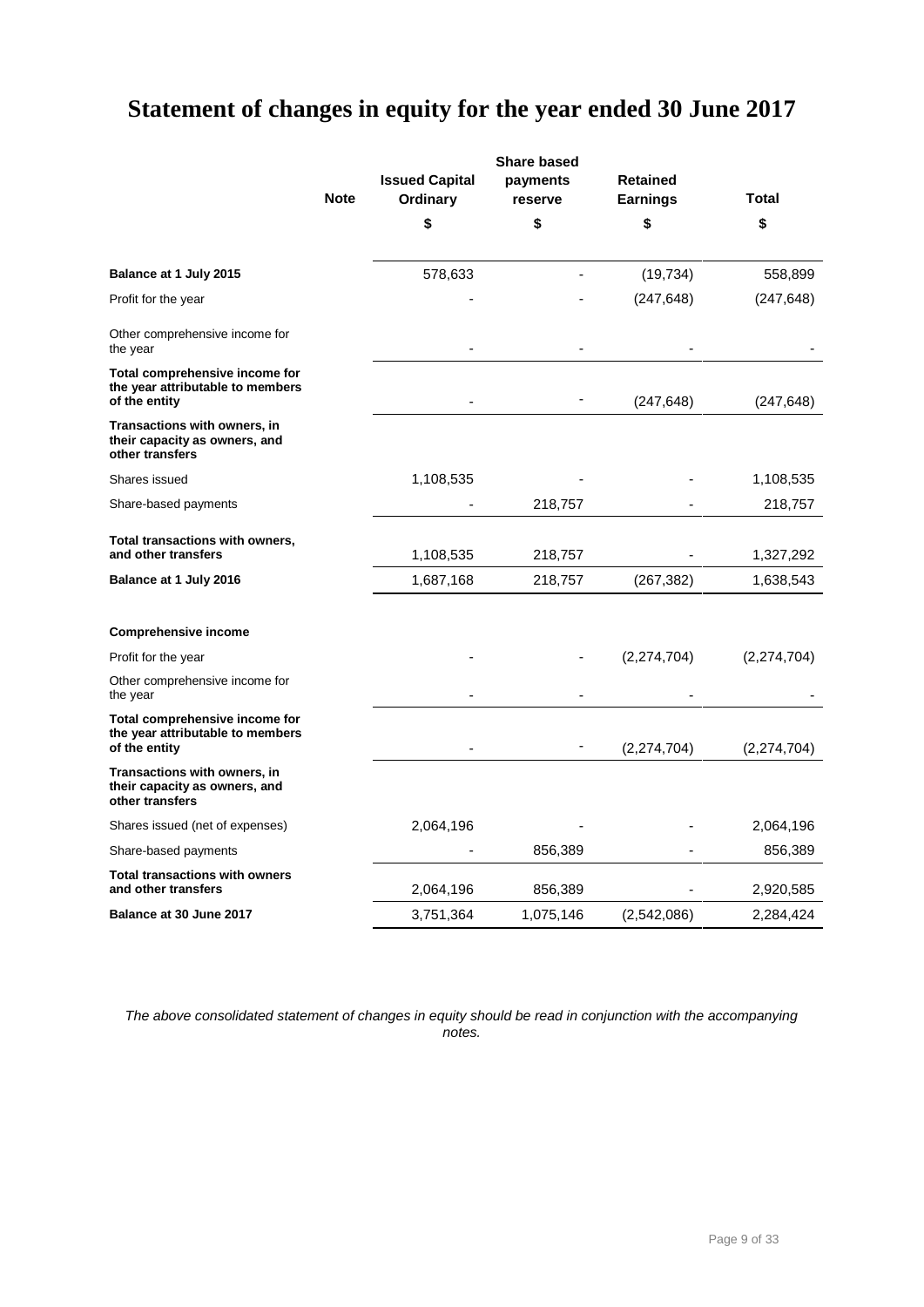## **Statement of cashflows for the year ended 30 June 2017**

|                                                          | <b>Note</b>    | 2017        | 2016       |
|----------------------------------------------------------|----------------|-------------|------------|
|                                                          |                | \$          | \$         |
| <b>CASH FLOWS FROM OPERATING ACTIVITIES</b>              |                |             |            |
| Receipts from customers                                  |                | 111,730     | 50,761     |
| Payments to suppliers and employees                      |                | (1,043,041) | (211, 330) |
| Interest received                                        |                | 1,350       | 966        |
| Net cash provided by operating activities                | 19             | (929, 961)  | (159, 603) |
| <b>CASH FLOWS FROM INVESTING ACTIVITIES</b>              |                |             |            |
| Payments for Development                                 |                | (837,761)   | (744, 259) |
| Payments for Plant and equipment                         |                | (67, 127)   |            |
| Proceeds from sale of Plant and equipment                |                | 2,000       |            |
| Research and development tax incentive refund            |                | 327,811     | 156,132    |
| Net cash used in investing activities                    |                | (575, 077)  | (588, 127) |
| <b>CASH FLOWS FROM FINANCING ACTIVITIES</b>              |                |             |            |
| Proceeds from share issues                               |                | 2,064,196   | 1,108,535  |
| Proceeds from loans received from related parties        |                |             |            |
| Net cash used in financing activities                    |                | 2,064,196   | 1,108,535  |
| Net increase in cash held                                |                | 559,158     | 360,805    |
| Cash and cash equivalents at beginning of financial year |                | 452,384     | 91,579     |
| Cash and cash equivalents at end of financial year       | $\overline{7}$ | 1,011,542   | 452,384    |

*The above consolidated statement of cash flows should be read in conjunction with the accompanying notes.*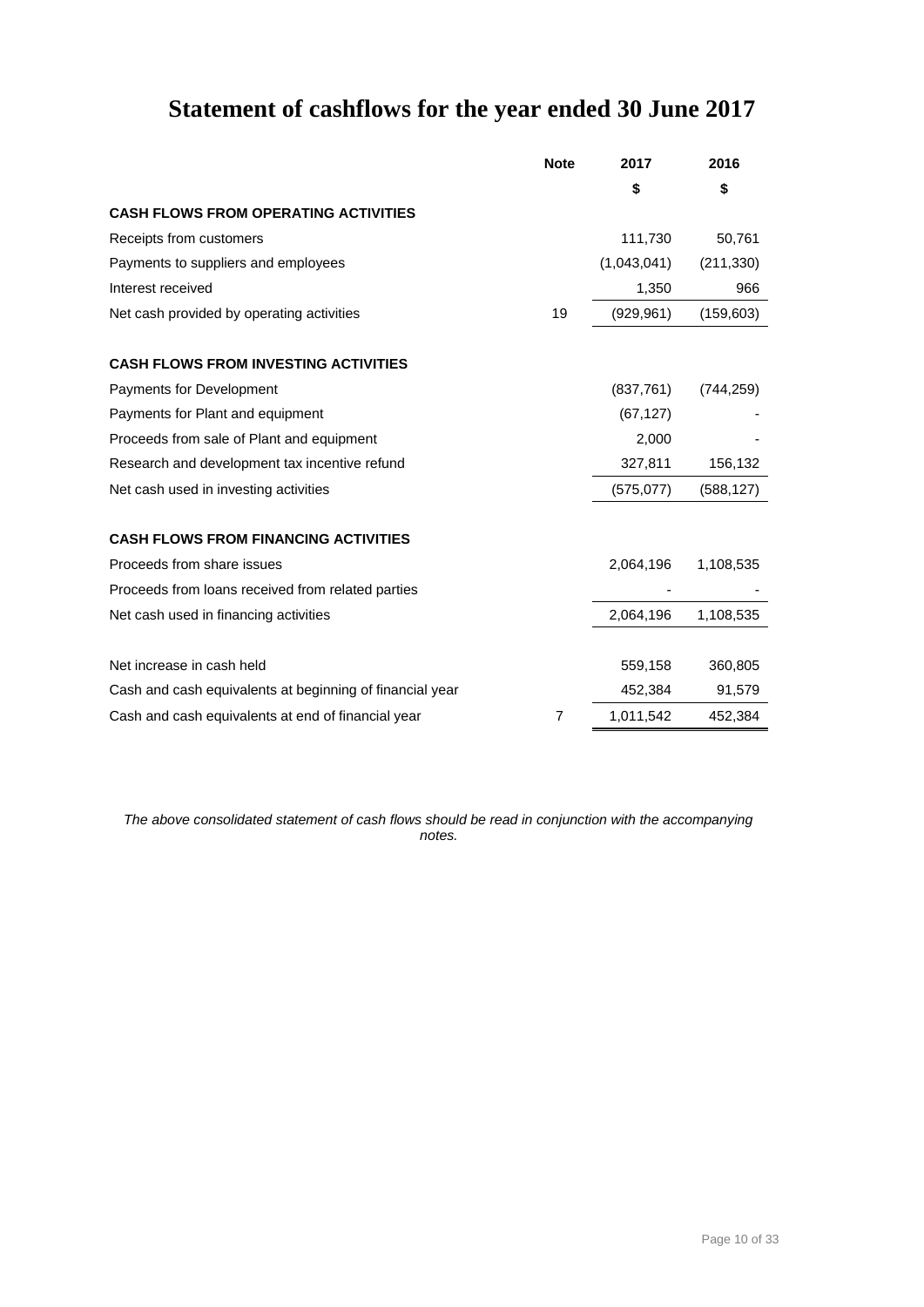### **Notes to the financial statements for the year ended 30 June 2017**

The financial statements cover intelliHR Holdings Limited and the entities it controlled during the financial year ended 30 June 2017. intelliHR Holdings Limited is a company limited by shares, incorporated and domiciled in Australia.

The financial statements were authorised for issue on 6 September 2017 by the directors of the company.

### **NOTE 1 SUMMARY OF SIGNIFICANT ACCOUNTING POLICIES**

### **Basis of Preparation**

These general purpose financial statements have been prepared in accordance with the *Corporations Act 2001*, Australian Accounting Standards and Interpretations of the Australian Accounting Standards Board and International Financial Reporting Standards as issued by the International Accounting Standards Board. The company is a for-profit entity for financial reporting purposes under Australian Accounting Standards. Material accounting policies adopted in the preparation of these financial statements are presented below and have been consistently applied unless stated otherwise.

The financial statements, except for the cash flow information have been prepared on an accruals basis and are based on historical costs, modified, where applicable, by the measurement at fair value of selected non-current assets, financial assets and financial liabilities. The amounts presented in the financial statements have been rounded to the nearest dollar.

### **Going Concern**

The financial statements have been prepared on the going concern basis, which contemplates continuity of normal business activities and the realisation of assets and settlement of liabilities in the normal course of business.

As disclosed in the financial statements, the Group achieved a net loss of \$2,274,704 and net operating cash outflows of \$929,961 for the period ended 30 June 2017. As at 30 June 2017 the Group has cash of \$1,011,542.

The ability of the Group to continue as a going concern is principally dependent upon the following conditions:

- the ability of the Group to successfully raise capital, as and when necessary; and
- the ability to complete successful development and commercialisation of the Group's software platform.

These conditions give rise to material uncertainty which may cast significant doubt over the Group's ability to continue as a going concern.

The directors believe that the going concern basis of preparation is appropriate due to the following reasons:

- proven ability of the Group to raise the necessary funding via the issuance of shares as evidenced by raising \$2.1 Million during the financial year; and
- the planned capital raising and IPO.

Should the Group be unable to continue as a going concern, it may be required to realise its assets and extinguish its liabilities other than in the ordinary course of business, and at amounts that differ from those stated in the financial report. This financial report does not include any adjustments relating to the recoverability and classification of recorded asset amounts or the amounts or classification of liabilities and appropriate disclosures that may be necessary should the Group be unable to continue as a going concern.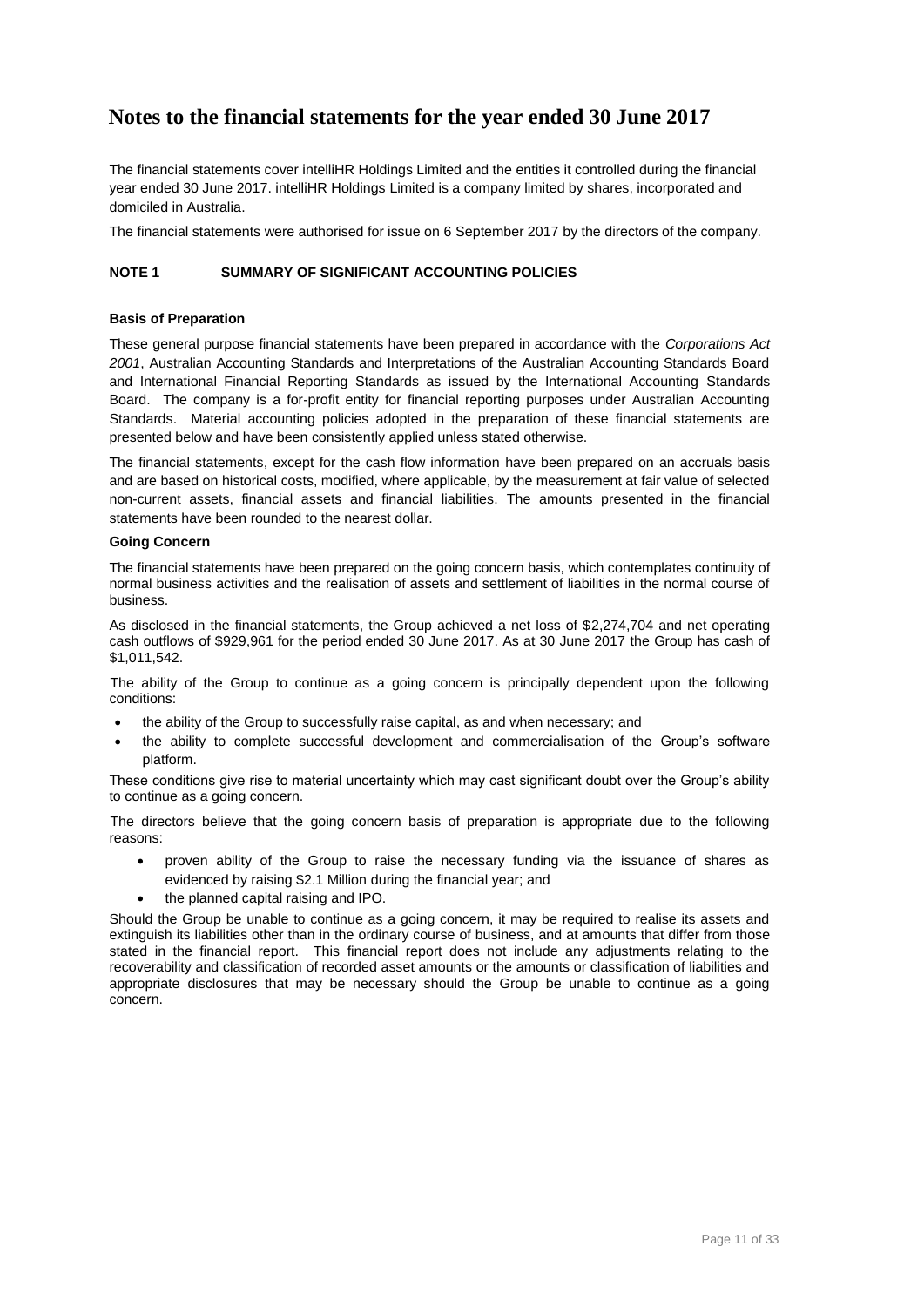### a. **Principles of consolidation**

The consolidated financial statements incorporate the assets and liabilities of all subsidiaries of intelliHR Holdings Limited ('Company' or 'Parent Entity') as at 30 June 2017 and the results of all subsidiaries for the year then ended. intelliHR Holdings Limited and its subsidiaries together are referred to in these financial statements as the 'Group'.

Subsidiaries are all those entities over which the Group has control. The Group controls an entity when the Group is exposed to, or has rights to, variable returns from its involvement with the entity and has the ability to affect those returns through its power to direct the activities of the entity. Subsidiaries are fully consolidated from the date on which control is transferred to the Group. They are de-consolidated from the date that control ceases.

Intercompany transactions, balances and unrealised gains on transactions between entities in the Group are eliminated. Unrealised losses are also eliminated unless the transaction provides evidence of the impairment of the asset transferred. Accounting policies of subsidiaries have been changed where necessary to ensure consistency with the policies adopted by the Group.

The acquisition of subsidiaries is accounted for using the acquisition method of accounting. A change in ownership interest, without the loss of control, is accounted for as an equity transaction, where the difference between the consideration transferred and the book value of the share of the non-controlling interest acquired is recognised directly in equity attributable to the parent.

Non-controlling interest in the results and equity of subsidiaries are shown separately in the statement of profit or loss and other comprehensive income, statement of financial position and statement of changes in equity of the Group.

Losses incurred by the Group are attributed to the non-controlling interest in full, even if that results in a deficit balance.

Where the Group loses control over a subsidiary, it derecognises the assets including goodwill, liabilities and non-controlling interest in the subsidiary together with any cumulative translation differences recognised in equity. The Group recognises the fair value of the consideration received and the fair value of any investment retained together with any gain or loss in profit or loss.

### b. **Income Tax**

The income tax expense (income) for the year comprises current income tax expense (income) and deferred tax expense (income).

Current income tax expense charged to profit or loss is the tax payable on taxable income measured at the amounts expected to be paid to (recovered from) the relevant taxation authority.

Deferred income tax expense reflects movements in deferred tax asset and deferred tax liability balances during the year as well as unused tax losses.

Current and deferred income tax expense (income) is charged or credited directly to equity instead of profit or loss when the tax relates to items that are recognised outside profit or loss.

Except for business combinations, no deferred income tax is recognised from the initial recognition of an asset or liability where there is no effect on accounting or taxable profit or loss.

Deferred tax assets and liabilities are calculated at the tax rates that are expected to apply to the period when the asset is realised or the liability is settled and their measurement also reflects the manner in which management expects to recover or settle the carrying amount of the related asset or liability. With respect to non-depreciable items of property, plant and equipment measured at fair value and items of investment property measured at fair value, the related deferred tax liability or deferred tax asset is measured on the basis that the carrying amount of the asset will be recovered entirely through sale. When an investment property that is depreciable is held by the company in a business model whose objective is to consume substantially all of the economic benefits embodied in the property through use over time (rather than through sale), the related deferred tax liability or deferred tax asset is measured on the basis that the carrying amount of such property will be recovered entirely through use.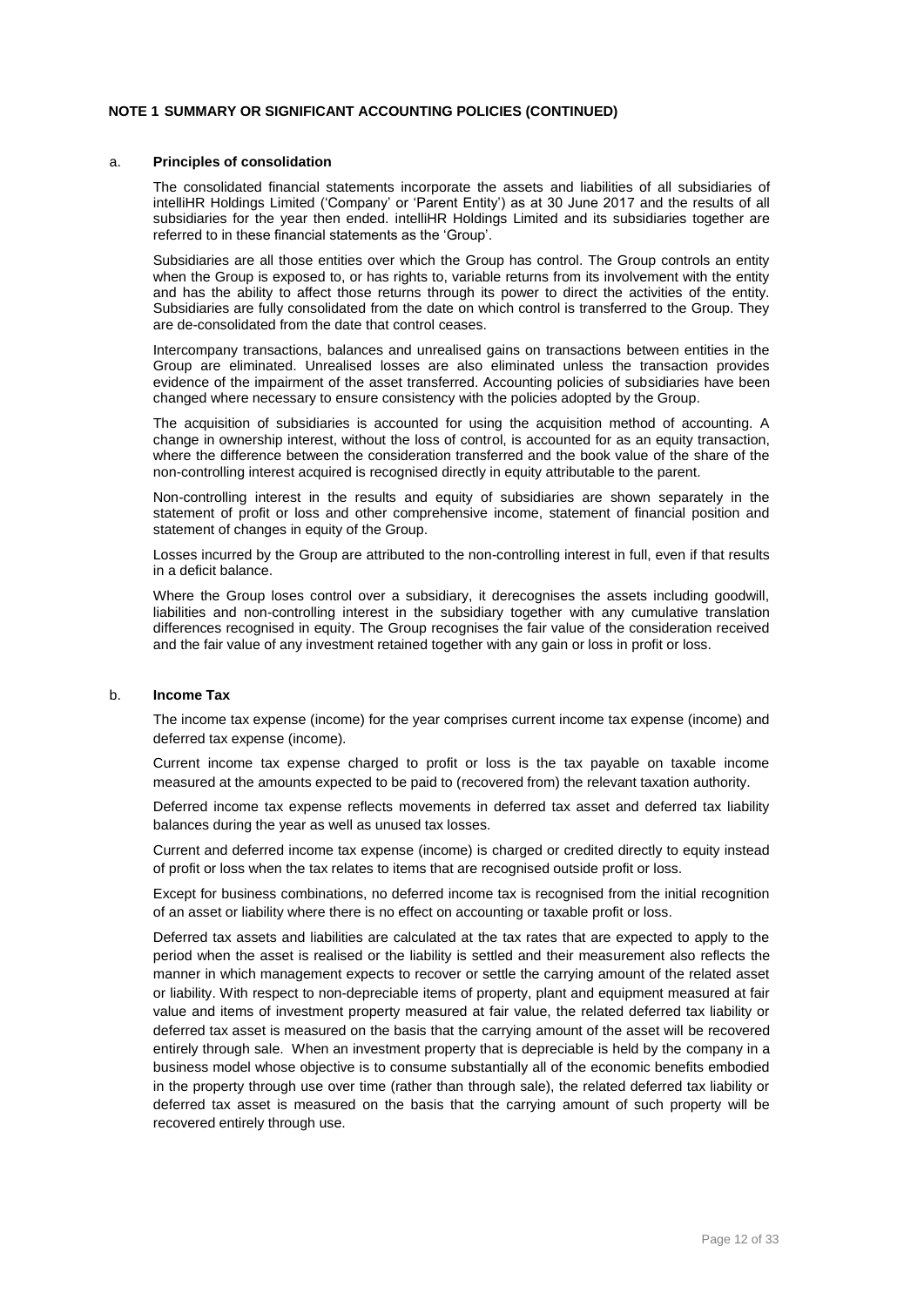Deferred tax assets relating to temporary differences and unused tax losses are recognised only to the extent that it is probable that future taxable profit will be available against which the benefits of the deferred tax asset can be utilised.

Where temporary differences exist in relation to investments in subsidiaries, branches, associates and joint ventures, deferred tax assets and liabilities are not recognised where the timing of the reversal of the temporary difference can be controlled and it is not probable that the reversal will occur in the foreseeable future.

Current tax assets and liabilities are offset where a legally enforceable right of set-off exists and it is intended that net settlement or simultaneous realisation and settlement of the respective asset and liability will occur. Deferred tax assets and liabilities are offset where: (a) a legally enforceable right of set-off exists; and (b) the deferred tax assets and liabilities relate to income taxes levied by the same taxation authority on either the same taxable entity or different taxable entities, where it is intended that net settlement or simultaneous realisation and settlement of the respective asset and liability will occur in future periods in which significant amounts of deferred tax assets or liabilities are expected to be recovered or settled.

### c. **Impairment of Assets**

At the end of each reporting period, the company assesses whether there is any indication that an asset may be impaired. The assessment will include considering external sources of information and internal sources of information, including dividends received from subsidiaries, associates or joint ventures deemed to be out of pre-acquisition profits. If such an indication exists, an impairment test is carried out on the asset by comparing the recoverable amount of the asset, being the higher of the asset's fair value less costs of disposal and value in use, to the asset's carrying amount. Any excess of the asset's carrying amount over its recoverable amount is recognised immediately in profit or loss, unless the asset is carried at a revalued amount in accordance with another Standard (eg in accordance with the revaluation model in AASB 116: *Property, Plant and Equipment*). Any impairment loss of a revalued asset is treated as a revaluation decrease in accordance with that other Standard.

Where it is not possible to estimate the recoverable amount of an individual asset, the company estimates the recoverable amount of the cash-generating unit to which the asset belongs.

Impairment testing is performed annually for goodwill and intangible assets with indefinite lives.

### d. **Development costs**

Expenditure during the research phase of a project is recognised as an expense when incurred. Development costs are capitalised only when technical feasibility studies identify that the project will deliver future economic benefits and these benefits can be measured reliably.

Capitalised development costs are amortised on a straight-line basis over three years, which given the constant and rapid development of the project, management considers to represent the useful life of the project.

### e. **Plant and equipment**

Plant and equipment is stated at historical cost less accumulated depreciation and impairment. Historical cost includes expenditure that is directly attributable to the acquisition of the items.

Depreciation is calculated on a straight-line basis to write off the net cost of each item of property, plant and equipment (excluding land) over their expected useful lives as follows:

#### Plant and equipment 3 years

The residual values, useful lives and depreciation methods are reviewed, and adjusted if appropriate, at each reporting date.

An item of property, plant and equipment is derecognised upon disposal or when there is no future economic benefit to the Group. Gains and losses between the carrying amount and the disposal proceeds are taken to profit or loss.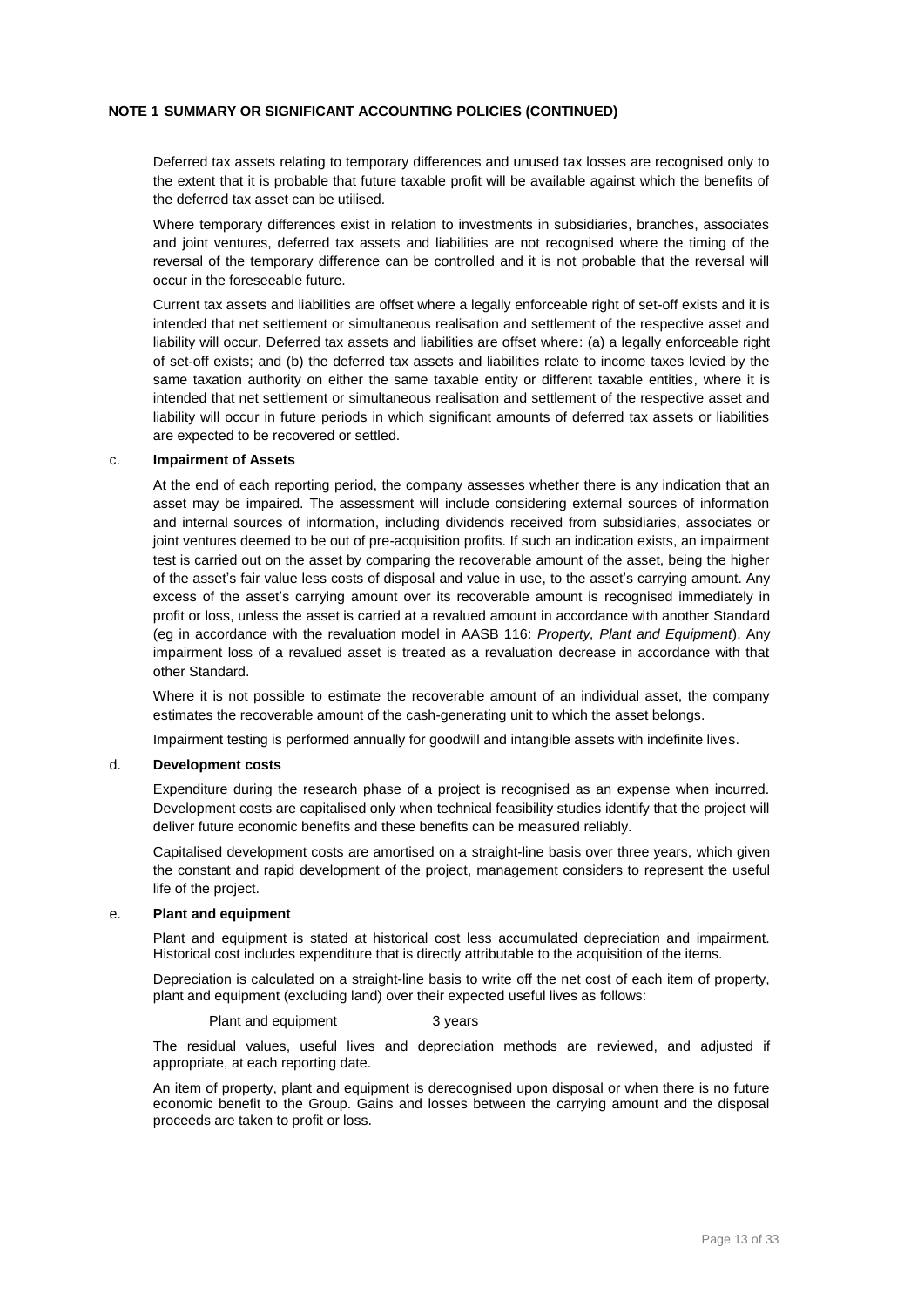### f. **Employee Benefits**

### **Short-term employee benefits**

Provision is made for the company's obligation for short-term employee benefits. Short-term employee benefits are benefits (other than termination benefits) that are expected to be settled wholly before 12 months after the end of the annual reporting period in which the employees render the related service, including wages, salaries and sick leave. Short-term employee benefits are measured at the (undiscounted) amounts expected to be paid when the obligation is settled.

The company's obligations for short-term employee benefits such as wages, salaries and sick leave are recognised as part of current trade and other payables in the statement of financial position.

### **Other long-term employee benefits**

Provision is made for employees' long service leave and annual leave entitlements not expected to be settled wholly within 12 months after the end of the annual reporting period in which the employees render the related service. Other long-term employee benefits are measured at the present value of the expected future payments to be made to employees. Expected future payments incorporate anticipated future wage and salary levels, durations of service and employee departures and are discounted at rates determined by reference to market yields at the end of the reporting period on government bonds that have maturity dates that approximate the terms of the obligations. Upon the remeasurement of obligations for other long-term employee benefits, the net change in the obligation is recognised in profit or loss as part of employee benefits expense.

The company's obligations for long-term employee benefits are presented as non-current provisions in its statement of financial position, except where the company does not have an unconditional right to defer settlement for at least 12 months after the end of the reporting period, in which case the obligations are presented as current provisions.

### g. **Provisions**

Provisions are recognised when the company has a legal or constructive obligation, as a result of past events, for which it is probable that an outflow of economic benefits will result and that outflow can be reliably measured. Provisions are measured at the best estimate of the amounts required to settle the obligation at the end of the reporting period.

### h. **Cash and Cash Equivalents**

Cash and cash equivalents include cash on hand, deposits held at call with banks, other short-term highly liquid investments with original maturities of three months or less, and bank overdrafts. Bank overdrafts are shown within borrowings in current liabilities on the statement of financial position.

#### i. **Revenue and Other Income**

Revenue is recognised when it is probable that the economic benefit will flow to the Group and the revenue can be reliably measured. Revenue is measured at the fair value of the consideration received or receivable.

Interest revenue is recognised using the effective interest method, which, for floating rate financial assets is the rate inherent in the instrument.

All revenue is stated net of the amount of goods and services tax.

### j. **Trade and Other Receivables**

Trade and other receivables include amounts due from customers for goods sold and services performed in the ordinary course of business. Receivables expected to be collected within 12 months of the end of the reporting period are classified as current assets. All other receivables are classified as non-current assets.

Trade and other receivables are initially recognised at fair value and subsequently measured at amortised cost using the effective interest method, less any provision for impairment. Refer to Note 1(c) for further discussion on the determination of impairment losses.

### k. **Trade and Other Payables**

Trade and other payables represent the liabilities for goods and services received by the entity that remain unpaid at the end of the reporting period. The balance is recognised as a current liability with the amounts normally paid within 30 days of recognition of the liability.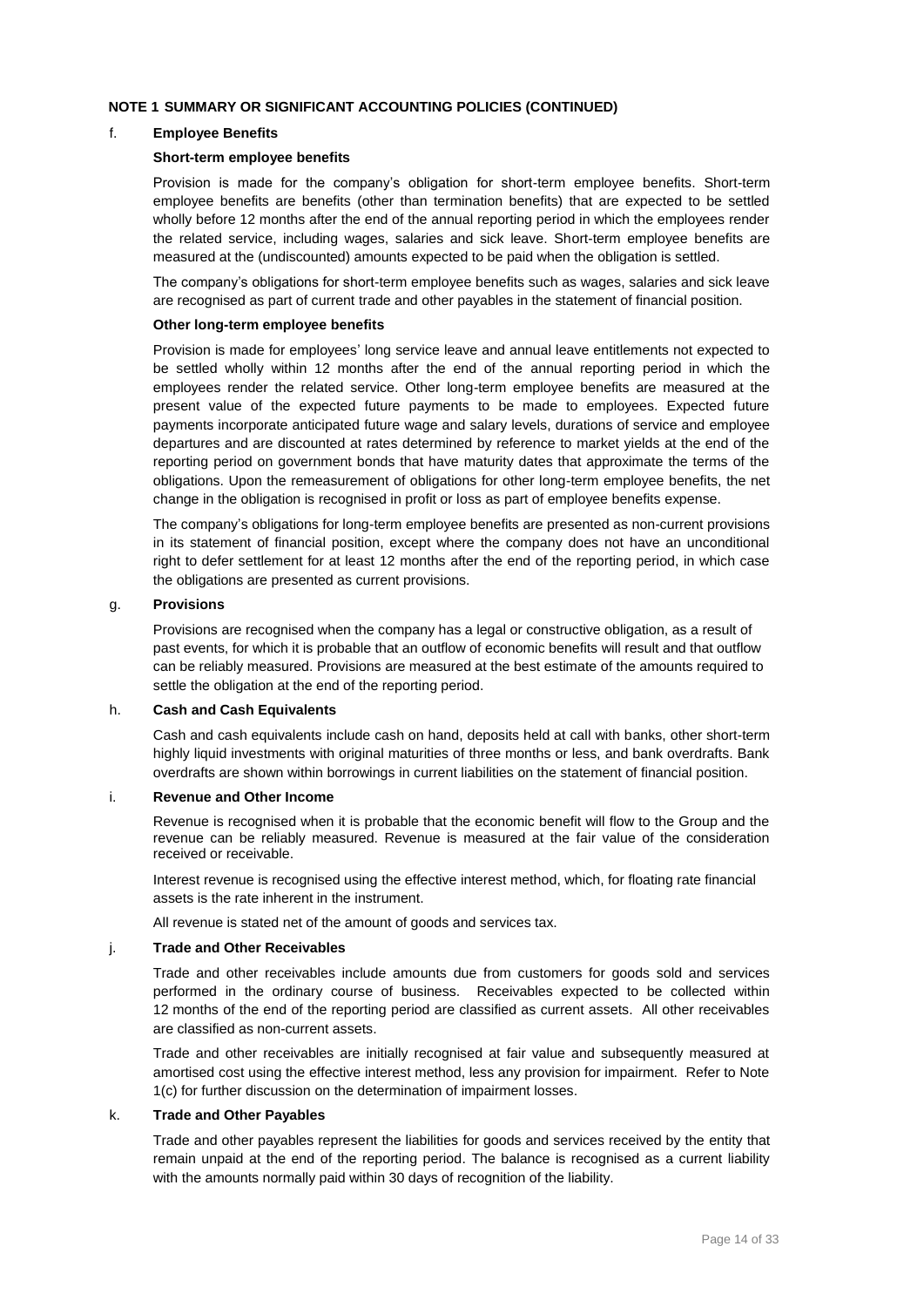### l. **Goods and Services Tax (GST)**

Revenues, expenses and assets are recognised net of the amount of GST, except where the amount of GST incurred is not recoverable from the Australian Taxation Office (ATO).

Receivables and payables are stated inclusive of the amount of GST receivable or payable. The net amount of GST recoverable from, or payable to, the ATO is included with other receivables or payables in the statement of financial position.

Cash flows are presented on a gross basis. The GST components of cash flows arising from investing or financing activities which are recoverable from, or payable to, the ATO are presented as operating cash flows included in receipts from customers or payments to suppliers.

### m. **Comparative Figures**

When required by Accounting Standards, comparative figures have been adjusted to conform to changes in presentation for the current financial year.

Where the company retrospectively applies an accounting policy, makes a retrospective restatement or reclassifies items in its financial statements, a third statement of financial position as at the beginning of the preceding period in addition to the minimum comparative financial statements is presented.

### n. **Earnings per share**

### *Basic earnings per share*

Basic earnings per share is calculated by dividing the profit attributable to the owners of Graphitecorp Limited, excluding any costs of servicing equity other than ordinary shares, by the weighted average number of ordinary shares outstanding during the financial year, adjusted for bonus elements in ordinary shares issued during the financial year.

### *Diluted earnings per share*

Diluted earnings per share adjusts the figures used in the determination of basic earnings per share to take into account the after income tax effect of interest and other financing costs associated with dilutive potential ordinary shares and the weighted average number of shares assumed to have been issued for no consideration in relation to dilutive potential ordinary shares.

### o. **Critical Accounting Estimates and Judgements**

The directors evaluate estimates and judgements incorporated into the financial statements based on historical knowledge and best available current information. Estimates assume a reasonable expectation of future events and are based on current trends and economic data, obtained both externally and within the company.

### **Key judgements**

### *Recognition of Development Costs*

For the purpose of measurement, AASB 138 allows costs incurred in the development stage to be capitalised if certain requirements are met, including:

- It is technically feasible that the intangible asset will be completed so that it will be available for use;
- It is the intention to complete the intangible asset and use it;
- It can be demonstrated that the it is probably that the intangible asset will generate future economic benefits;
- There are adequate resources to complete the development of the intangible asset;
- The expenditure attributable to the intangible asset during its development can be measured reliably.

As the company meets all of the above requirements, all costs directly attributable and necessary to create, produce and prepare the asset to be capable of operating in the manner intended, have been capitalised.

All costs to maintain the development asset are expensed as incurred.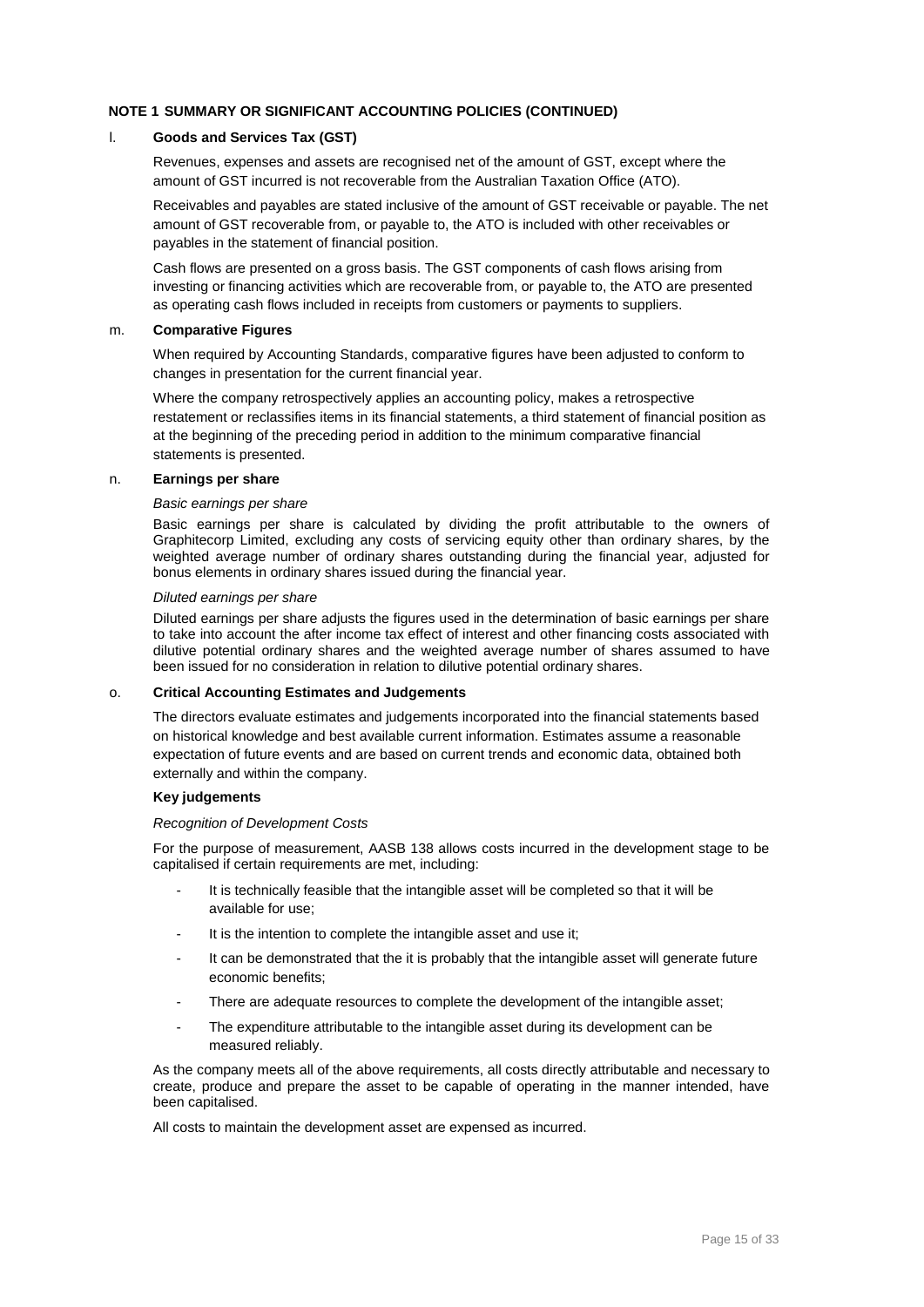### *Share based payment transactions*

The Group measures the cost of equity settled transactions with employees by reference to the fair value of the equity instruments at the date at which they are granted. The fair value is determined by using the Black Scholes model taking into account the terms and conditions upon which the instruments were granted. The accounting estimates and assumptions, including share price volatility, interest rates and vesting periods would have no impact on the carrying amounts of assets and liabilities within the next annual reporting period but may impact the profit or loss and equity.

### p. **New Accounting Standards for Application in Future Periods**

The AASB has issued a number of new and amended Accounting Standards that have mandatory application dates for future reporting periods, some of which are relevant to the company. The company has decided not to early adopt any of the new and amended pronouncements. The company's assessment of the new and amended pronouncements that are relevant to the company but applicable in future reporting periods is set out below:

– AASB 15: *Revenue from Contracts with Customers* (applicable to annual reporting periods beginning on or after 1 January 2018, as deferred by AASB 2015-8: *Amendments to Australian Accounting Standards – Effective Date of AASB 15*).

When effective, this Standard will replace the current accounting requirements applicable to revenue with a single, principles-based model. Except for a limited number of exceptions, including leases, the new revenue model in AASB 15 will apply to all contracts with customers as well as non-monetary exchanges between entities in the same line of business to facilitate sales to customers and potential customers.

The core principle of the Standard is that an entity will recognise revenue to depict the transfer of promised goods or services to customers in an amount that reflects the consideration to which the entity expects to be entitled in exchange for the goods or services. To achieve this objective, AASB 15 provides the following five-step process:

- identify the contract(s) with a customer;
- identify the performance obligations in the contract(s);
- determine the transaction price;
- allocate the transaction price to the performance obligations in the contracts; and
- recognise revenue when (or as) the performance obligations are satisfied.

This Standard will require retrospective restatement, as well as enhanced disclosures regarding revenue.

Although the directors anticipate that the adoption of AASB 15 may have an impact on the company's financial statements, it is impracticable at this stage to provide a reasonable estimate of such impact.

– AASB 16: *Leases* (applicable to annual reporting periods beginning on or after 1 January 2019).

When effective, this Standard will replace the current accounting requirements applicable to leases in AASB 117: *Leases* and related interpretations. AASB 16 introduces a single lease accounting model that eliminates the requirement for leases to be classified as operating or finance leases.

The new Standard makes significant changes to lessee accounting however it is not expected to significantly impact the Groups financial statements as the Group does not currently have any operating leases in place. This may change in the next financial year.

– AASB 9: *Financial Instruments* and associated Amending Standards (applicable to annual reporting periods beginning on or after 1 January 2018).

When effective, this Standard includes revised requirements for the classification and measurement of financial instruments, revised recognition and derecognition requirements for financial instruments and simplified requirements for hedge accounting.

Although the directors anticipate that the adoption of AASB 15 may have an impact on the company's financial statements, it is impracticable at this stage to provide a reasonable estimate of such impact.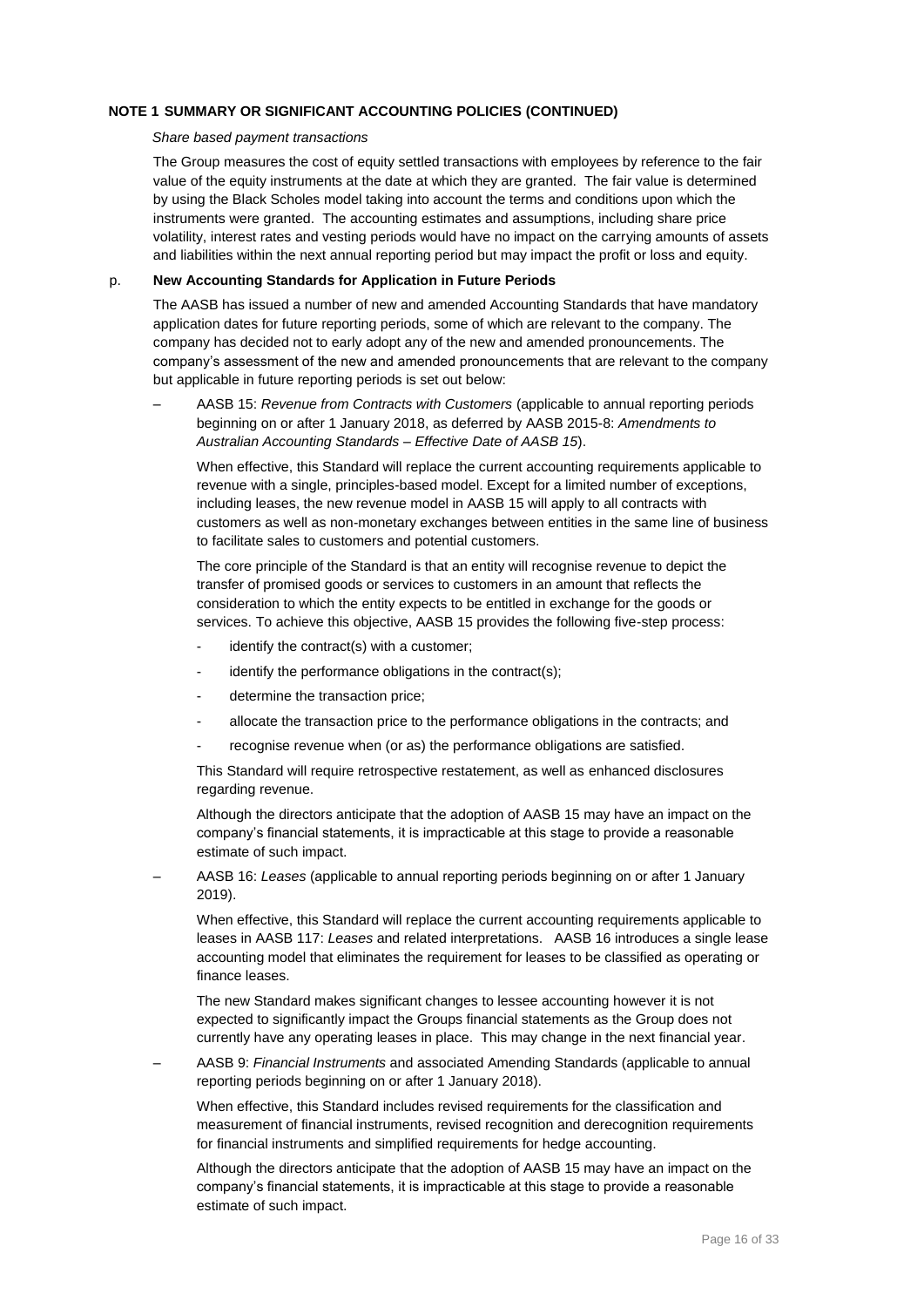### **NOTE 2 REVENUE AND OTHER INCOME**

|                |                                | 2017   | 2016   |
|----------------|--------------------------------|--------|--------|
|                |                                | \$     | \$     |
| Revenue        |                                |        |        |
|                | Sales revenue:                 |        |        |
|                | <b>Software Solution Sales</b> | 79,022 | 14,473 |
|                |                                |        |        |
|                | Other revenue:                 |        |        |
|                | Interest received              | 1,350  | 966    |
| $\blacksquare$ | Grant income                   |        | 10,518 |
| -              | Other                          | 572    | 6,750  |
|                | Total other revenue            | 1,922  | 18,234 |
|                | Total revenue                  | 80,944 | 32,707 |

### **NOTE 3 PROFIT FOR THE YEAR**

|                                                                                                  | 2017<br>\$ |         | 2016 |
|--------------------------------------------------------------------------------------------------|------------|---------|------|
|                                                                                                  |            | \$      |      |
| Profit before income tax from continuing operations includes the<br>following specific expenses: |            |         |      |
| Depreciation and amortisation expense                                                            | 520,073    | 118.549 |      |
| Rent expense                                                                                     | 57,268     |         |      |
| Superannuation contributions                                                                     | 52,288     | ۰       |      |
| Share based payments expensed                                                                    | 660,434    |         |      |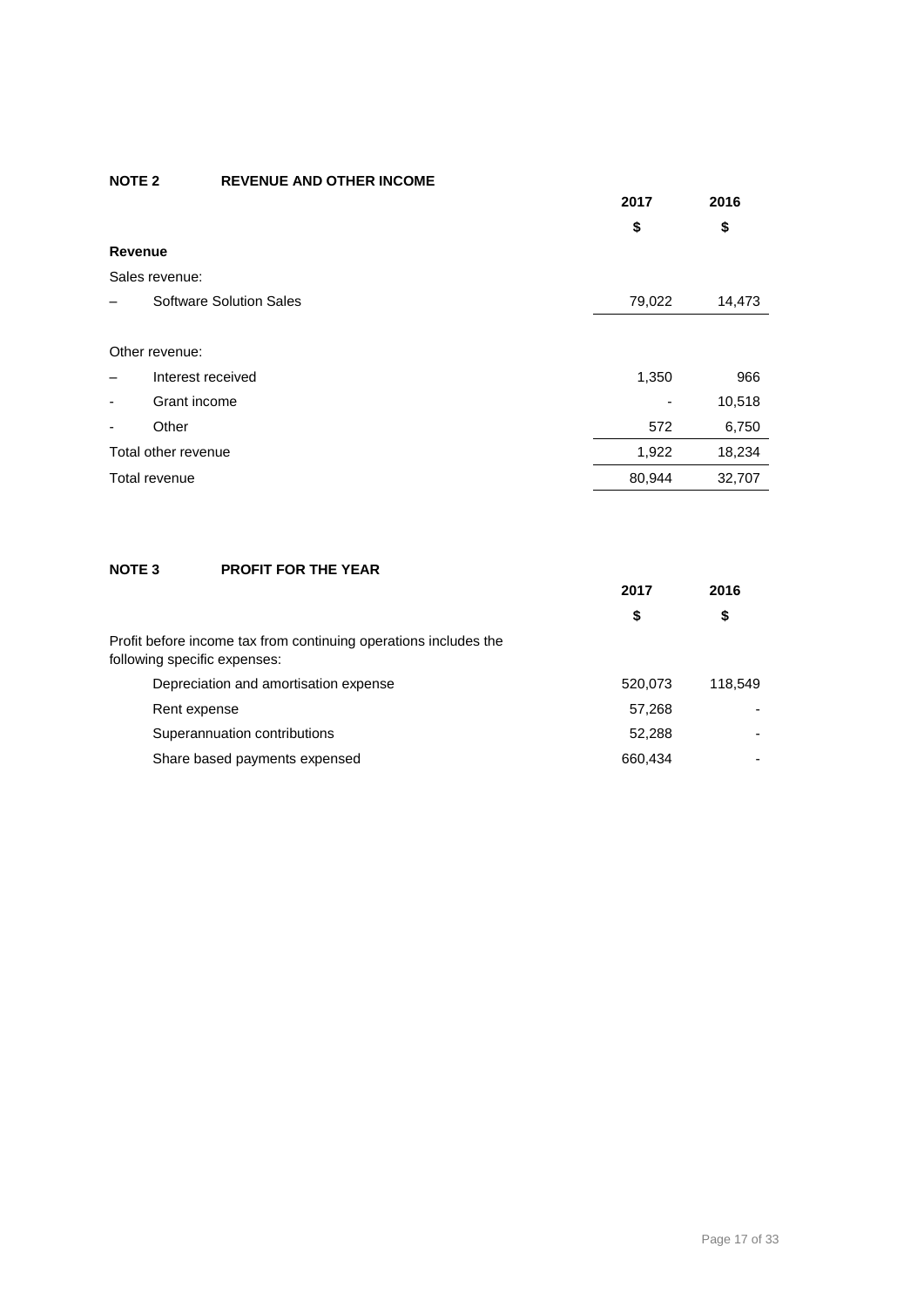### **NOTE 4 TAX EXPENSE**

|                                                                                                              | <b>Note</b> | 2017        | 2016       |
|--------------------------------------------------------------------------------------------------------------|-------------|-------------|------------|
|                                                                                                              |             | \$          | \$         |
| (a)<br>Numerical reconciliation of income tax expense to<br>prima facie tax payable                          |             |             |            |
| Profit/(loss) before income tax expense                                                                      |             | (2,274,704) | (247, 648) |
| Tax at the Australian tax rate of $27.5\%$ (2016 – 30%)                                                      |             | (625, 544)  | (74, 294)  |
| Tax effect of amounts which are not deductible (taxable) in<br>calculating taxable income:                   |             |             |            |
| Non-deductible items                                                                                         |             | 310,469     | 32,196     |
| Adjustments for current tax of prior periods                                                                 |             | (372)       |            |
| Tax rate restatement at 27.5%                                                                                |             | 4,064       |            |
| Adjustment to deferred tax assets and liabilities for tax losses<br>and temporary differences not recognised |             | 311,383     | 42,097     |
| Income tax expense                                                                                           |             |             |            |
| <b>Tax losses</b><br>(b)                                                                                     |             |             |            |
| Unused tax losses for which no deferred tax asset has been<br>recognised                                     |             | 1,337,335   | 192,323    |
| Potential tax benefit @ 27.5%                                                                                |             | 367,767     | 57,697     |
| Deferred tax balances<br>(d)                                                                                 |             |             |            |
| The balance comprises temporary differences attributable to:                                                 |             |             |            |
| Tax losses                                                                                                   |             | 367,767     | 57,697     |
| Accruals                                                                                                     |             | 10,659      | 10,158     |
| Employee entitlements                                                                                        |             | 33,661      | 17,960     |
| Total deferred tax assets                                                                                    |             | 412,087     | 85,815     |
| Set-off of deferred tax liabilities pursuant to set off provisions:                                          |             |             |            |
| Development assets                                                                                           |             | (37, 859)   | (37,051)   |
| Prepayments                                                                                                  |             | (14, 082)   |            |
| Net adjustment to deferred tax assets for tax benefits not<br>recognised in profit or loss                   |             | (360, 146)  | (48, 764)  |
| Net deferred tax assets                                                                                      |             |             |            |

Unused losses which have not been recognised as an asset, will only be obtained if:

- (i) the group derives future assessable income of a nature and of an amount sufficient to enable the losses to be realised;
- (ii) the group continues to comply with the conditions for deductibility imposed by the law; and
- (iii) no changes in tax legislation adversely affect the group in realising the losses.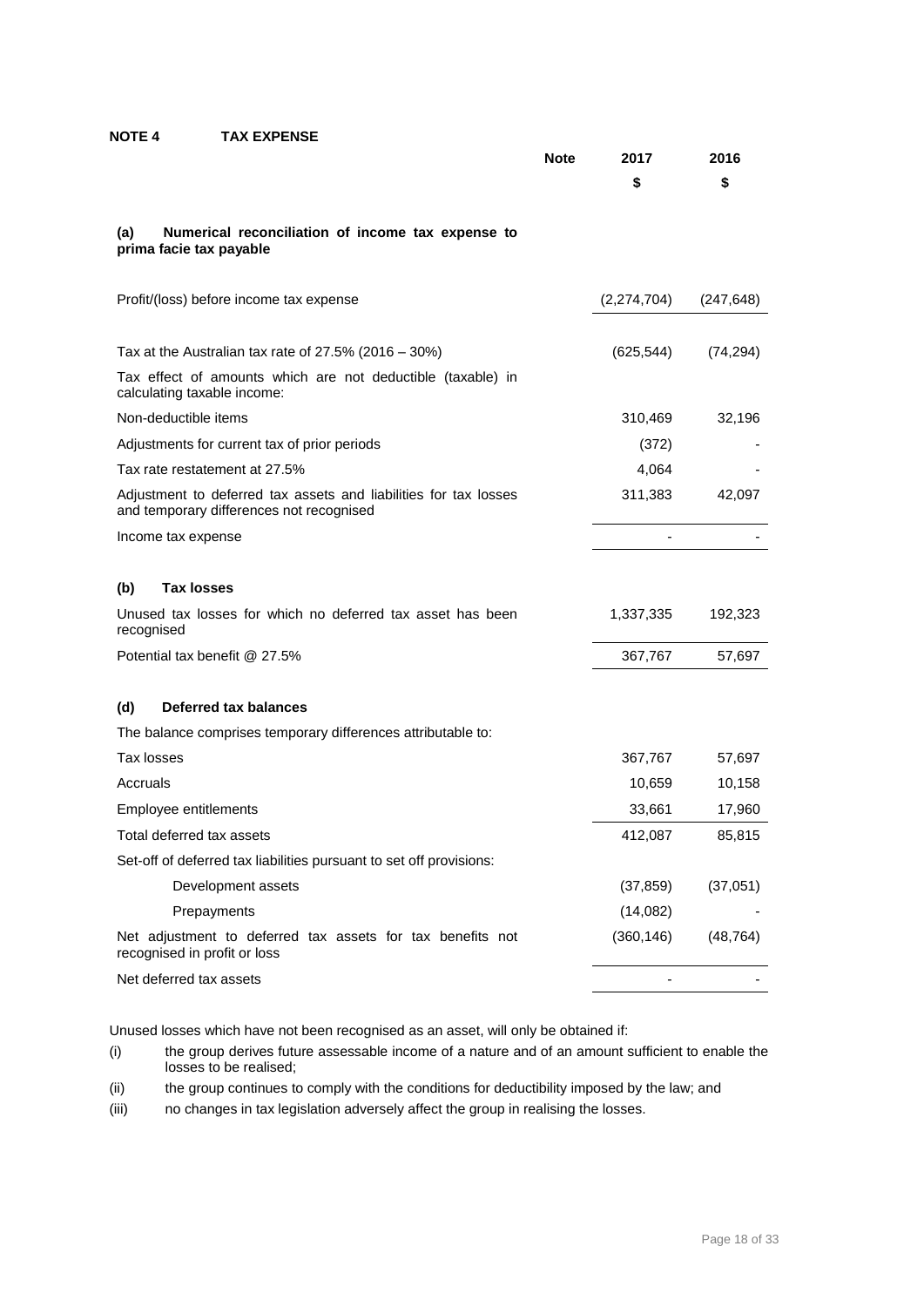### **NOTE 5 KEY MANAGEMENT PERSONNEL COMPENSATION**

The totals of remuneration paid to key management personnel (KMP) of the company during the year are as follows:

|                              | 2017    | 2016    |
|------------------------------|---------|---------|
|                              | \$      | \$      |
| Short-term employee benefits | 369,646 | 325,555 |
| Post-employment benefits     | 36,017  | 43.219  |
| Share based payments         | 350,075 | 218,757 |
|                              | 755,738 | 587,531 |

### **Other KMP transactions**

For details of other transactions and loans with KMP, refer to Note 17.

### **NOTE 6 AUDITOR'S REMUNERATION 2017 2016 \$ \$** Remuneration of the auditor: auditing or reviewing the financial report for 2015, 2016 and <sup>2017</sup> 40,000 - – taxation services - - 40,000 -

### **NOTE 7 CASH AND CASH EQUIVALENTS**

|                          | <b>Note</b> | 2017      | 2016    |
|--------------------------|-------------|-----------|---------|
|                          |             | S.        | -SS     |
| Cash at bank and on hand |             | 1,011,542 | 452,384 |
|                          |             | 1,011,542 | 452,384 |
|                          |             |           |         |

### **Reconciliation of cash**

Cash at the end of the financial year as shown in the statement of cash flows is reconciled to items in the statement of financial position as follows:

Cash at bank and on hand 1,011,542 452,384

1,011,542 452,384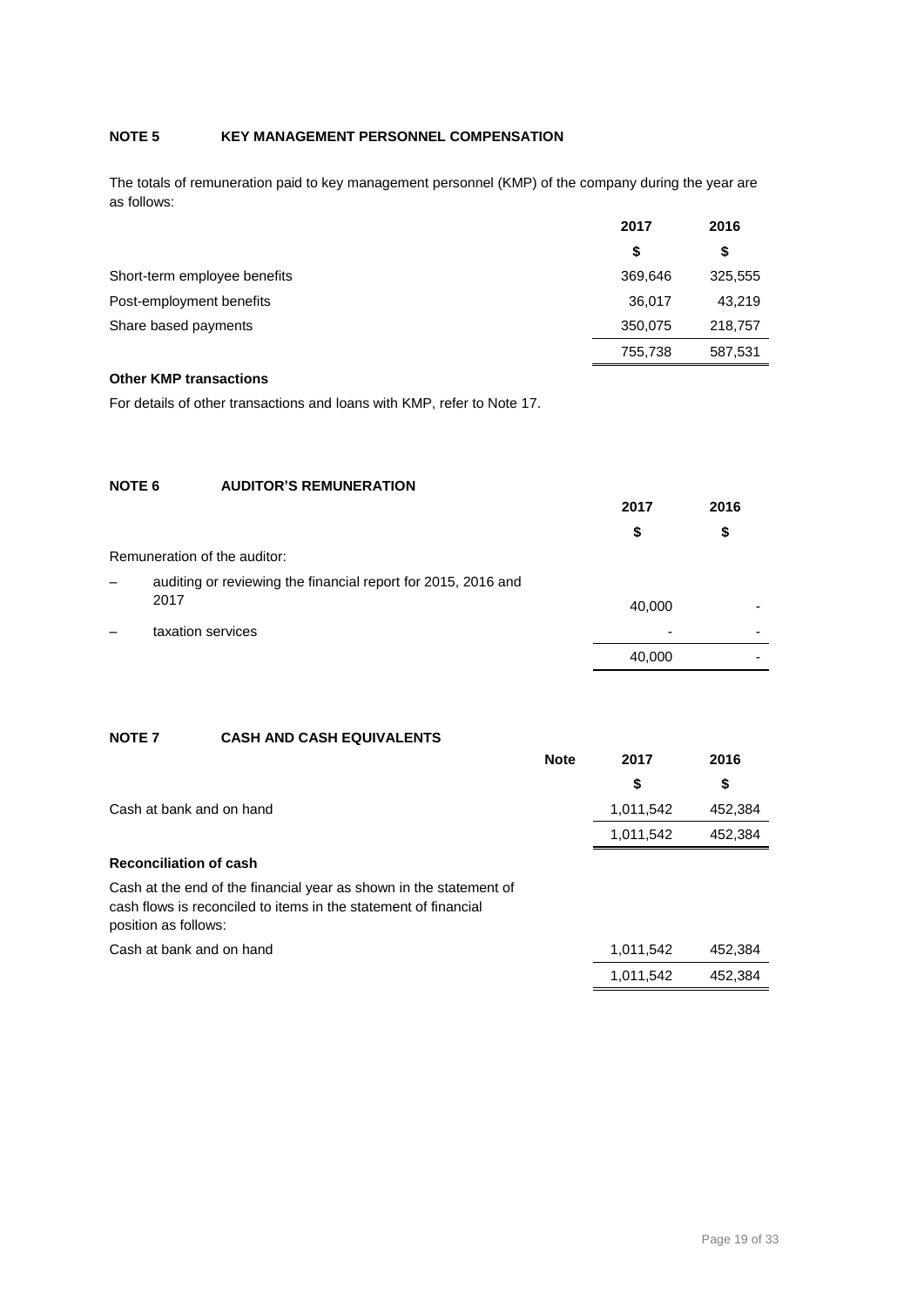### **NOTE 8 TRADE AND OTHER RECEIVABLES**

| <b>Note</b>                               | 2017   | 2016  |
|-------------------------------------------|--------|-------|
|                                           | S      | \$    |
| <b>CURRENT</b>                            |        |       |
| Trade receivables                         | 12.058 | 1,350 |
| Other receivables                         | 25.394 | 6,374 |
| Total current trade and other receivables | 37.452 | 7.724 |

### **Credit risk**

The company has no significant concentration of credit risk with respect to any counterparties or on a geographical basis.

### **NOTE 9 OTHER ASSETS**

|                            | 2017   | 2016   |
|----------------------------|--------|--------|
|                            | S      | \$     |
| <b>CURRENT</b>             |        |        |
| Prepayments                | 51.206 | 44,576 |
| Total current other assets | 51,206 | 44,576 |

### **NOTE 10 PLANT AND EQUIPMENT**

|                          | 2017      | 2016                     |
|--------------------------|-----------|--------------------------|
|                          | \$        | \$                       |
| At Cost                  | 65,699    | $\overline{\phantom{0}}$ |
| Accumulated amortisation | (10, 779) | $\overline{\phantom{0}}$ |
| Carrying amount          | 54,920    | $\overline{\phantom{0}}$ |
|                          |           |                          |

### **Movements in Carrying Amounts**

| Balance at 1 July    | $\overline{\phantom{0}}$ | -                        |
|----------------------|--------------------------|--------------------------|
| Additions            | 67,128                   | -                        |
| <b>Disposals</b>     | (1,428)                  | -                        |
| Depreciation expense | (10, 779)                | $\overline{\phantom{0}}$ |
| Balance at 30 June   | 54,920                   | -                        |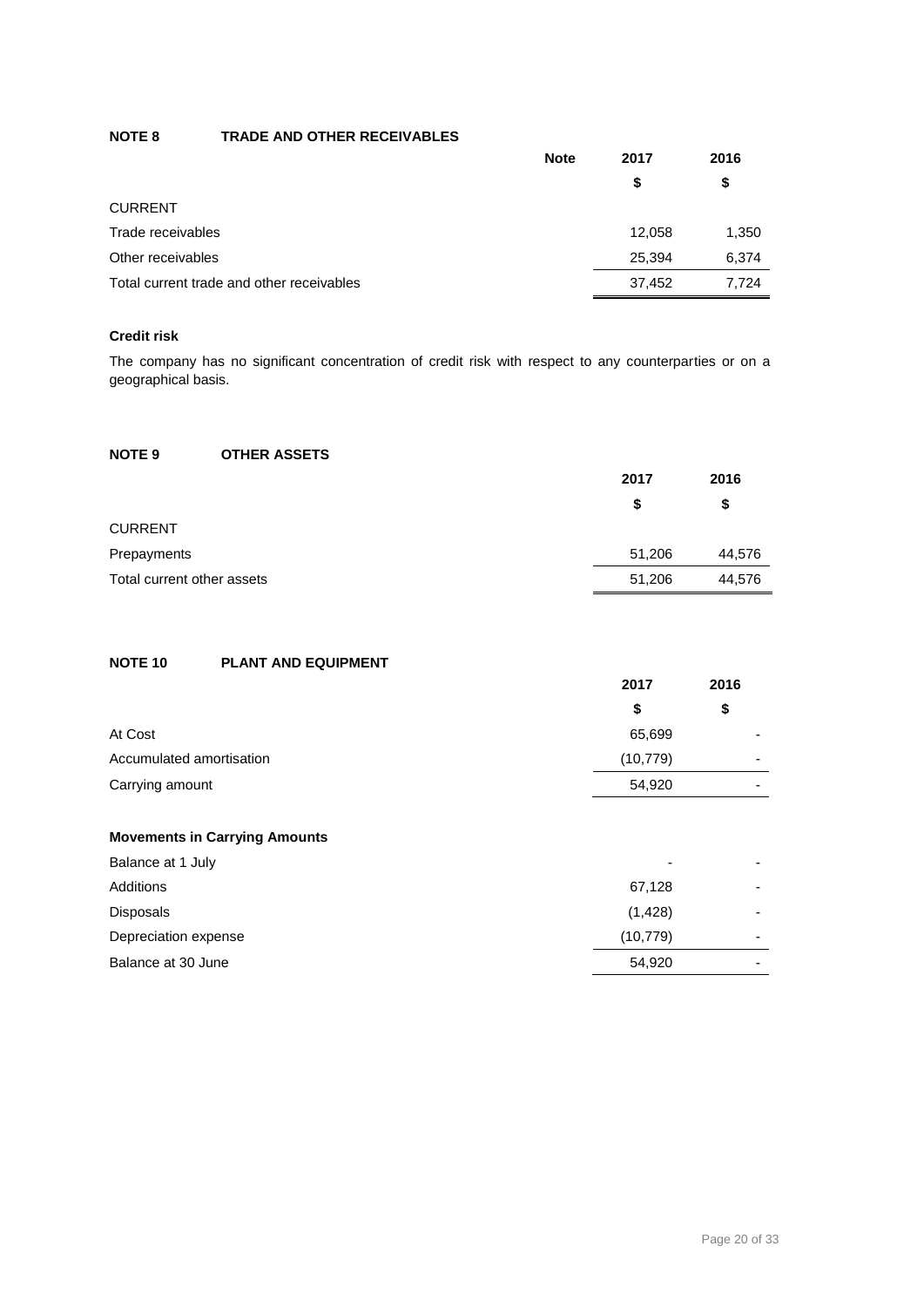**NOTE 11 INTANGIBLE ASSETS**

|                                       | 2017       | 2016                     |
|---------------------------------------|------------|--------------------------|
|                                       | \$         | \$                       |
| <b>Development Costs</b>              |            |                          |
| Cost                                  | 2,112,057  | 1,399,678                |
| Accumulated amortisation              | (631, 455) | (122, 160)               |
| Carrying amount                       | 1,480,602  | 1,277,518                |
|                                       |            |                          |
|                                       |            | <b>Development Costs</b> |
|                                       |            | \$                       |
| Reconciliation of the carrying amount |            |                          |
| Year ended 30 June 2016               |            |                          |
| Balance at the beginning of the year  |            | 542,654                  |
| Additions - internally developed      |            | 1,009,545                |

| Research and Development tax incentive | (156, 132) |
|----------------------------------------|------------|
| Amortisation charge                    | (118, 549) |
| Carrying amount at 30 June 2016        | 1,277,518  |
| Year ended 30 June 2017                |            |
| Balance at the beginning of the year   | 1,277,518  |
| Additions – internally developed       | 1,040,191  |
| Research and Development tax incentive | (327, 811) |
| Amortisation charge                    | (509, 296) |
| Carrying amount at 30 June 2017        | 1,480,602  |

Capitalised development costs represent proprietary knowledge developed internally through the construction of the software platform.

Capitalised development costs have finite useful lives and are amortised on a straight-line basis over three years. The current amortisation charge for development costs is included under depreciation and amortisation expense in the statement of profit or loss.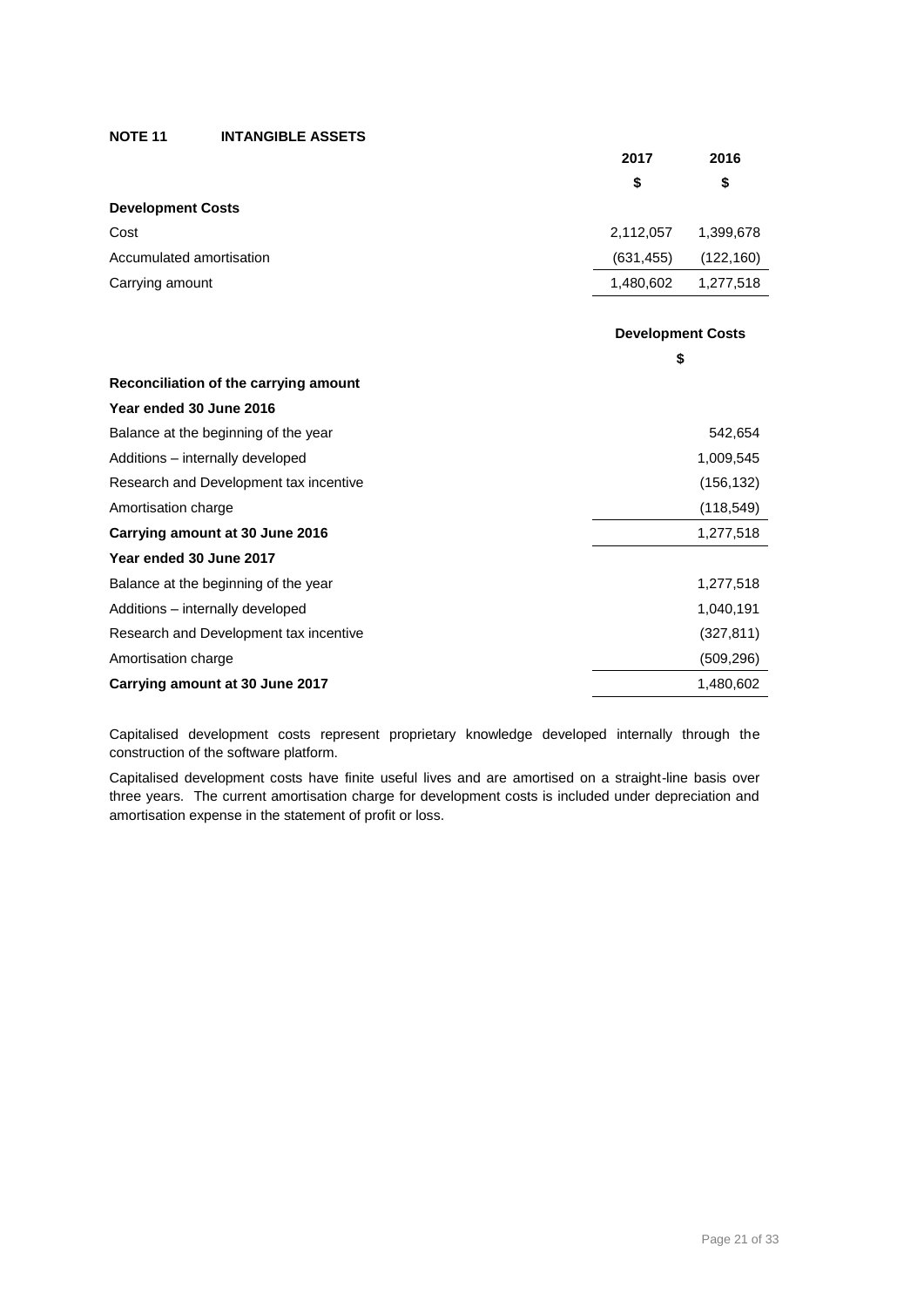### **NOTE 12 TRADE AND OTHER PAYABLES**

|                                      | 2017    | 2016   |
|--------------------------------------|---------|--------|
|                                      | \$      | \$     |
| <b>CURRENT</b>                       |         |        |
| Unsecured liabilities:               |         |        |
| Trade payables                       | 64,339  | 48,051 |
| Sundry payables and accrued expenses | 164,555 | 35,741 |
|                                      | 228,894 | 83,792 |
|                                      |         |        |
| <b>NOTE 13</b><br><b>PROVISIONS</b>  |         |        |
|                                      | 2017    | 2016   |
|                                      | \$      | \$     |
| <b>CURRENT</b>                       |         |        |
| Employee benefits                    | 112,436 | 55,393 |
| Total current provisions             | 112,436 | 55,393 |
|                                      |         |        |
| NON-CURRENT                          |         |        |
| Employee benefits                    | 9,968   | 4,474  |
| Total non-current provisions         | 9,968   | 4,474  |

### **Provision for employee benefits**

Provision for employee benefits represents amounts accrued for annual leave and long service leave.

The current portion for this provision includes the total amount accrued for annual leave entitlements and the amounts accrued for long service leave entitlements that have vested due to employees having completed the required period of service. Based on past experience, the company does not expect the full amount of annual leave or long service leave balances classified as current liabilities to be settled within the next 12 months. However, these amounts must be classified as current liabilities since the company does not have an unconditional right to defer the settlement of these amounts in the event employees wish to use their leave entitlement.

The non-current portion for this provision includes amounts accrued for long service leave entitlements that have not yet vested in relation to those employees who have not yet completed the required period of service.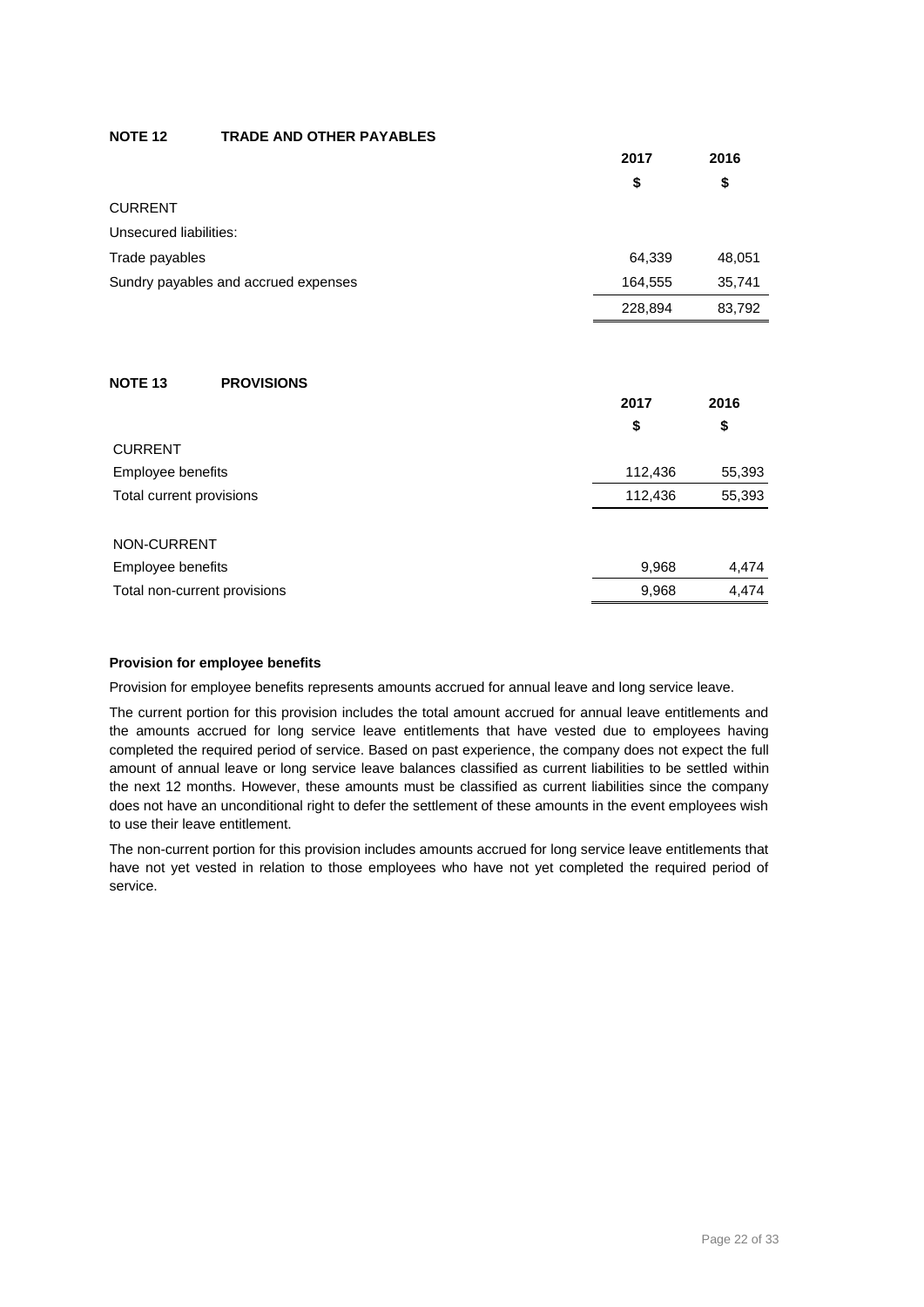### **NOTE 14 ISSUED CAPITAL**

|    |                                                         |           |           | 2017       | 2016      |
|----|---------------------------------------------------------|-----------|-----------|------------|-----------|
|    |                                                         |           |           | \$         | \$        |
|    | 65,354,580 (2016: 4,979,858) fully paid ordinary shares |           |           | 3,751,364  | 1,687,168 |
|    |                                                         |           |           | 3,751,364  | 1,687,168 |
|    |                                                         |           |           |            |           |
|    |                                                         | 2017      | 2016      | 2017       | 2016      |
|    |                                                         | \$        | \$        | No.        | No.       |
| a. | <b>Ordinary shares</b>                                  |           |           |            |           |
|    | At the beginning of the reporting period                | 1,687,168 | 578,633   | 4,979,858  | 3,450,000 |
|    | Share split 1:10                                        |           |           | 44,818,722 |           |
|    | Shares issued for cash                                  | 2,100,060 | 1,108,535 | 15,556,000 | 1,529,858 |
|    | Share issue expenses                                    | (35, 864) |           |            |           |
|    | At the end of the reporting period                      | 3,751,364 | 1,687,168 | 65,354,580 | 4,979,858 |

Ordinary shares participate in dividends and the proceeds on winding up of the parent entity in proportion to the number of shares held.

At shareholder meetings, each ordinary share is entitled to one vote when a poll is called; otherwise each shareholder has one vote on a show of hands.

### b. **Capital management**

Management controls the capital of the company in order to maintain a good debt to equity ratio, provide the shareholders with adequate return and ensure that the company can fund its operations and continue as a going concern.

The company's debt and capital include ordinary share capital and financial liabilities, supported by financial assets.

There are no externally imposed capital requirements.

Management effectively manages the company's capital by assessing the company's financial risks and adjusting its capital structure in response to changes in these risks and in the market. These responses include the management of debt levels, distributions to shareholders and share issues.

### **NOTE 15 RESERVES**

|                                                | 2017      | 2016    |
|------------------------------------------------|-----------|---------|
|                                                | \$        | \$      |
| Share-based payment reserve                    | 1,075,146 | 218,757 |
| Movements:                                     |           |         |
| Balance 1 July                                 | 218,757   |         |
| Share-based payments during the financial year | 856,389   | 218,757 |
|                                                |           |         |
| Balance 30 June                                | 1,075,146 | 218,757 |

The share-based payment reserve is used to recognise:

(a) the grant date fair value of performance rights issued to Directors

(b) the grant date fair value of options issued to Directors (refer note 21)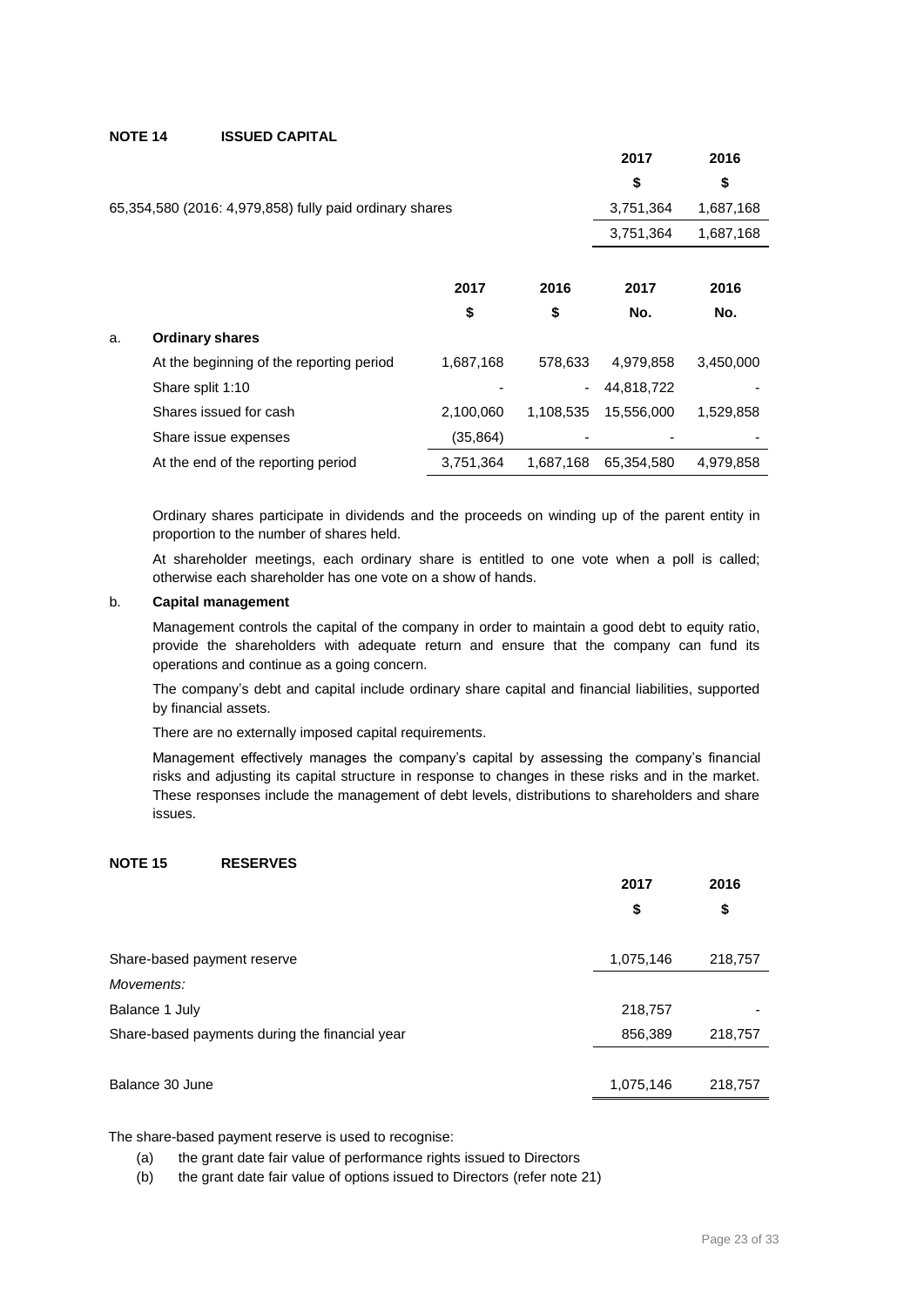### **NOTE 16 CONTINGENT LIABILITIES**

At 30 June 2017, intelliHR Holdings Limited did not have any contingent liabilities (30 June 2016: Nil).

### **NOTE 17 RELATED PARTY TRANSACTIONS**

### **Related Parties**

The company's main related parties are as follows:

### a. **Entities exercising control over the company**

The ultimate parent entity, which exercises control over the company, is Resource Partners Pty Ltd.

### b. **Key management personnel**

Any person(s) having authority and responsibility for planning, directing and controlling the activities of the entity, directly or indirectly, including any director (whether executive or otherwise) of that entity is considered key management personnel.

For details of disclosures relating to key management personnel, refer to Note 5.

### c. **Other related parties**

Other related parties include close family members of key management personnel and entities that are controlled or jointly controlled by those key management personnel, individually or collectively with their close family members.

### e. **Transactions with related parties**

Transactions between related parties are on normal commercial terms and conditions no more favourable than those available to other parties unless otherwise stated.

The following transactions occurred with related parties:

|     |                                                                                                                                                                      | <b>Note</b> | 2017    | 2016    |
|-----|----------------------------------------------------------------------------------------------------------------------------------------------------------------------|-------------|---------|---------|
|     |                                                                                                                                                                      |             | S       | \$      |
| (i) | Purchase of goods and services                                                                                                                                       |             |         |         |
|     | Other related parties:                                                                                                                                               |             |         |         |
|     | A company of which R Bromage is a director provided<br>administration services and office facilities during the<br>year under normal commercial terms and conditions |             | 300,853 | 301,775 |
|     |                                                                                                                                                                      |             |         |         |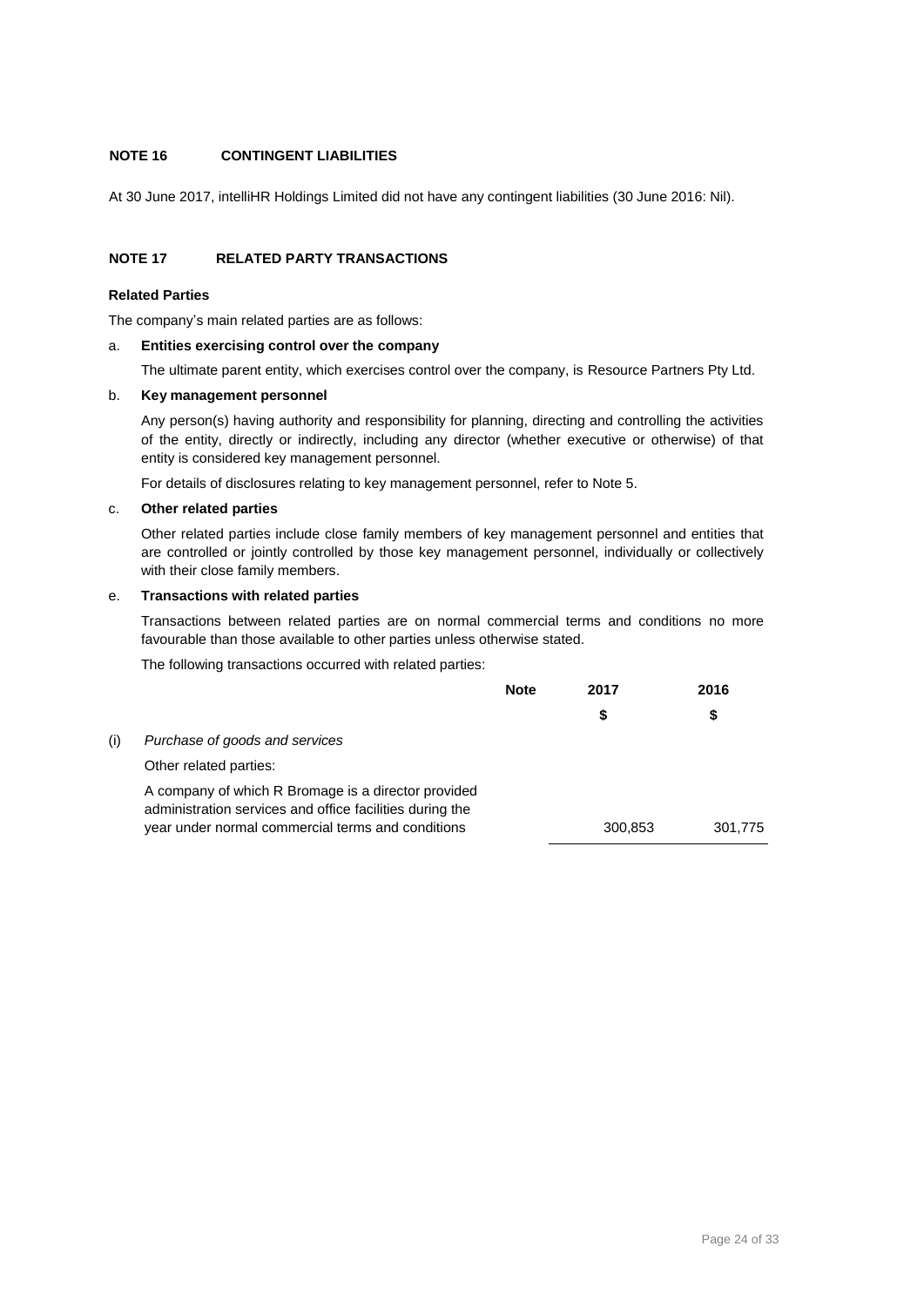### **NOTE 18 EVENTS AFTER THE REPORTING PERIOD**

No matters or circumstances have arisen since the end of the financial year which significantly affected or could significantly affect the operations of the company, the results of those operations or the state of affairs of the company in future financial years.

### **NOTE 19 CASH FLOW INFORMATION**

|    |                                                                                                    | 2017        | 2016       |
|----|----------------------------------------------------------------------------------------------------|-------------|------------|
|    |                                                                                                    | \$          | \$         |
| a. | Reconciliation of cash flows from operating activities<br>with profit after income tax             |             |            |
|    | Loss after income tax                                                                              | (2,274,704) | (247, 648) |
|    | Non-cash flows in loss:                                                                            |             |            |
|    | depreciation and amortisation                                                                      | 520,073     | 118,549    |
|    | Share based payments                                                                               | 660,434     |            |
|    | Profit on sale of plant and equipment                                                              | (572)       |            |
|    | Changes in assets and liabilities, net of the effects of<br>purchase and disposal of subsidiaries: |             |            |
|    | increase in trade and other receivables                                                            | (29, 727)   | (2,588)    |
|    | increase in other assets                                                                           | (6,630)     | (44, 576)  |
|    | increase/(decrease) in trade and other payables                                                    | 131,101     | 16,660     |
|    | Increase/(decrease) in provisions                                                                  | 70,064      |            |
|    | Net cash flows from operating activities                                                           | (929, 961)  | (159,603)  |

### b. **Non-cash financing and investing activities**

During the year the Company issued 16,316,844 options to directors and employees as part of their remuneration. The fair value of the options has been calculated to be \$856,389. Of this, \$195,955 has been capitalised to development assets in line with employee salaries.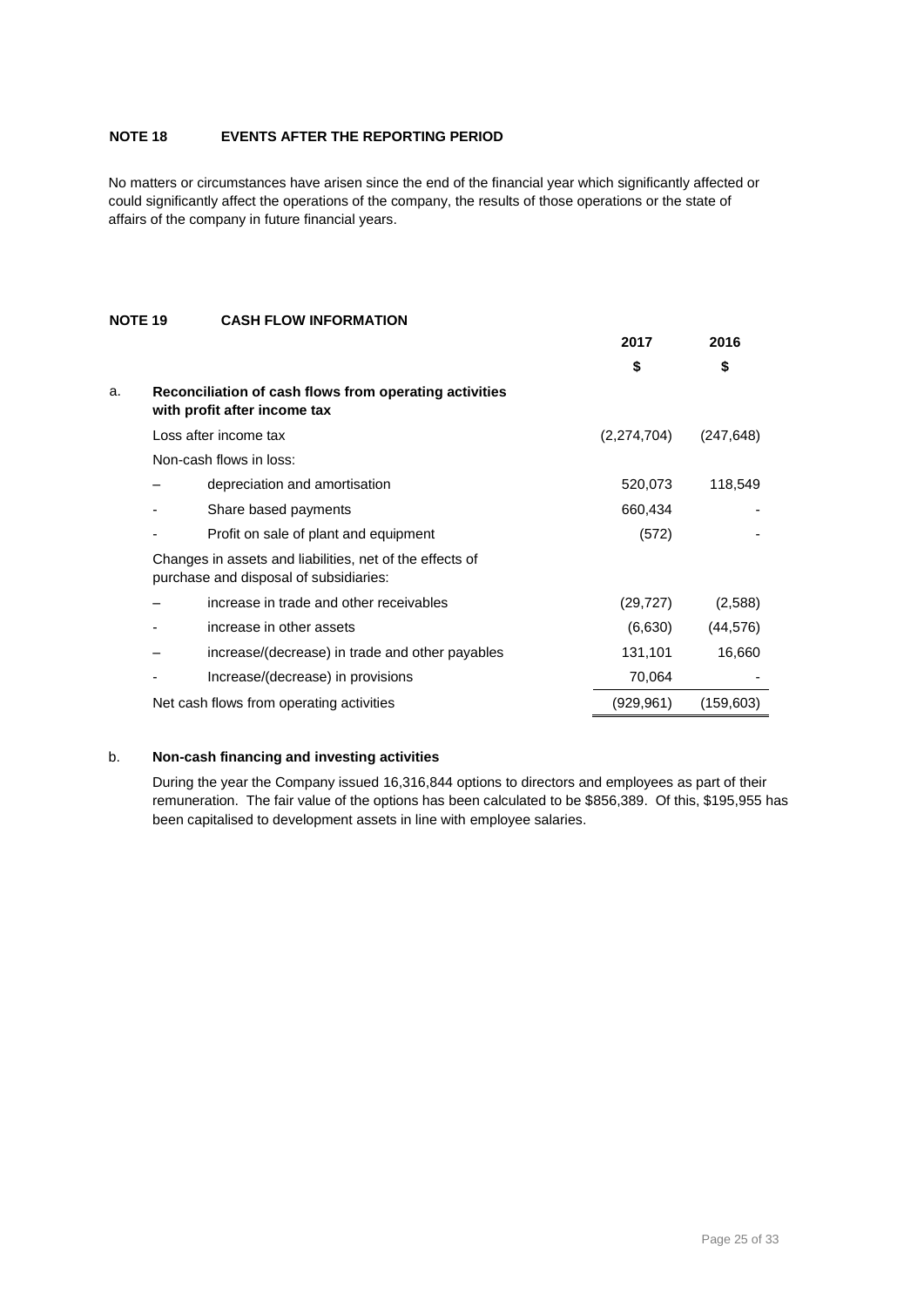### **NOTE 20 FINANCIAL RISK MANAGEMENT**

The Group's financial instruments consist mainly of deposits with banks and accounts receivable and payable.

The totals for each category of financial instruments, measured in accordance with AASB 139: *Financial Instruments: Recognition and Measurement* as detailed in the accounting policies to these financial statements, are as follows:

|                                    | <b>Note</b> | 2017      | 2016    |
|------------------------------------|-------------|-----------|---------|
|                                    |             | \$        | \$      |
| <b>Financial assets</b>            |             |           |         |
| Cash and cash equivalents          | 7           | 1,011,542 | 452,384 |
| Trade and other receivables        | 8           | 37,452    | 7,724   |
| <b>Total financial assets</b>      |             | 1,048,994 | 460,108 |
| <b>Financial liabilities</b>       |             |           |         |
| Trade and other payables           | 11          | 228,894   | 83,792  |
| <b>Total financial liabilities</b> |             | 228,894   | 83,792  |

The Board has overall responsibility for the determination of the Group's risk management objectives and policies. The overall objective of the Board is to set policies that seek to reduce risk as far as possible without unduly affecting the Group's competitiveness and flexibility.

### **a Credit risk**

Credit risk is managed on a Group basis. Credit risk arises primarily from cash and cash equivalents and deposits with banks and financial institutions. For bank and financial institutions, only independently rated parties with a minimum rating of 'AAA' are accepted.

The credit quality of financial assets that are neither past due nor impaired can be assessed by reference to external credit ratings (if available).

### **b Liquidity risk**

Prudent liquidity risk management implies maintaining sufficient cash and marketable securities to meet obligations when due.

The Group manages liquidity risk by continuously monitoring forecast and actual cash flows. No finance facilities were available to the Group at the end of the reporting period.

All financial assets and financial liabilities mature within one year.

#### **c Cash flow and fair value interest rate risk**

As the Group has interest-bearing cash assets, the Company's income and operating cash flows are exposed to changes in market interest rates. The Company manages its exposure to changes in interest rates by using fixed term deposits.

At 30 June 2017, if interest rates had changed by -/+ 100 basis points from the year-end rates with all other variables held constant, post-tax profit for the year would have been \$10,115 lower/higher (2016 – change of 100 bps: \$4,524 higher/lower), as a result of higher/lower interest income from cash and cash equivalents.

### **d Fair Value**

The carrying value of all other assets and liabilities approximate their fair value.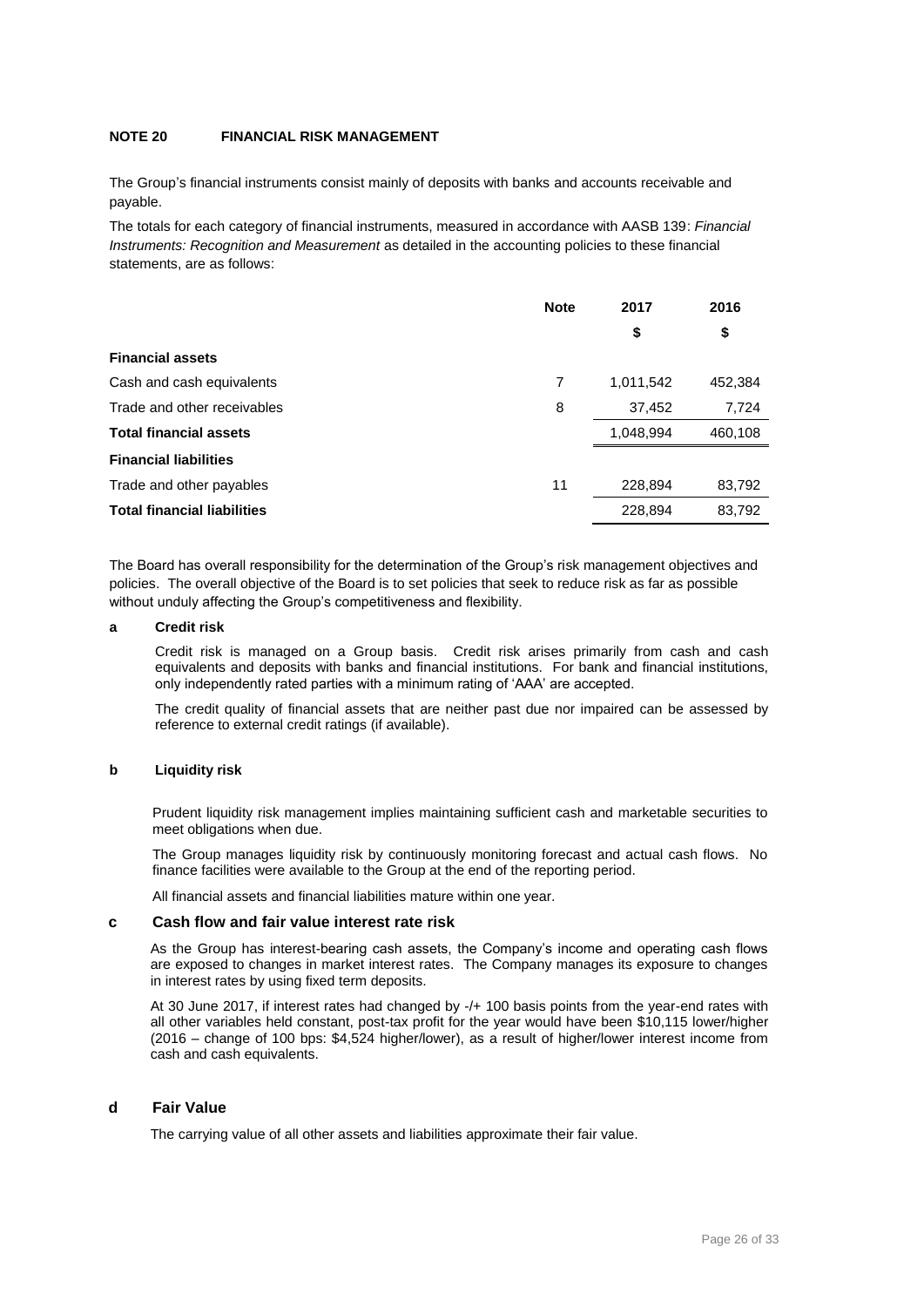### **NOTE 21 SHARE BASED PAYMENTS**

During the current financial year, 16,539,066 share options were granted to directors and employees. Details of the options are set out in the table 1 below.

The Group established the intelliHR Employee Share Option Plan as a long-term incentive scheme to recognise talent and motivate employees to strive for group performance. All employees are entitled to participate in the scheme. Employees are granted options that vest over four years, with an equal proportion vesting every three months. The options are issued for no consideration and carry no entitlements to voting rights or dividends of the Group.

Options are forfeited on cessation of employment, unless the Board determines otherwise.

The options are issued with a strike price that is determined by the Board.

A summary of the movements of all options issued is as follows (all numbers are shown on a post share subdivision basis):

|                                        | <b>Number</b> | <b>Weighted Average</b><br><b>Exercise Price</b> |
|----------------------------------------|---------------|--------------------------------------------------|
| Options outstanding as at 1 July 2015  |               |                                                  |
| Granted                                | 3,051,000     | \$0.004                                          |
| Forfeited                              |               |                                                  |
| Exercised                              |               |                                                  |
| <b>Expired</b>                         |               |                                                  |
| Options outstanding as at 30 June 2016 | 3,051,000     | \$0.004                                          |
| Granted                                | 16,539,066    | \$0.058                                          |
| Forfeited                              | (222, 222)    | \$0.025                                          |
| Exercised                              |               |                                                  |
| <b>Expired</b>                         |               |                                                  |
| Options outstanding as at 30 June 2017 | 19,367,844    | \$0.050                                          |
| Options exercisable as at 30 June 2017 | 5,863,821     | \$0.032                                          |
| Options exercisable as at 30 June 2016 | 3,051,000     | \$0.004                                          |

There were no share options exercised during the year.

The weighted average remaining contractual life of options outstanding at year end was 5.12 years.

During the current financial year, the terms of the 305,100 share options (3,051,000 post share split) granted to Mr Fong in the prior year, were modified as a result of the 1:10 share split that occurred in December 2017. The modification did not result is any additional benefit to Mr Fong.

The options are granted for no consideration and carry no dividend of voting rights.

When exercisable, each option is convertible into one ordinary shares.

#### *Fair value of options granted*

The assessed fair value at grant date of options granted during the year ended 30 June 2017 are set out in the table below. The fair value at grant date is independently determined using the Hull-White valuation model that takes into account the exercise price, the term of the option, the share price at grant date and expected price volatility of the underlying share, the expected dividend yield, the risk-free interest rate for the term of the option and the correlations and volatilities of the peer group companies.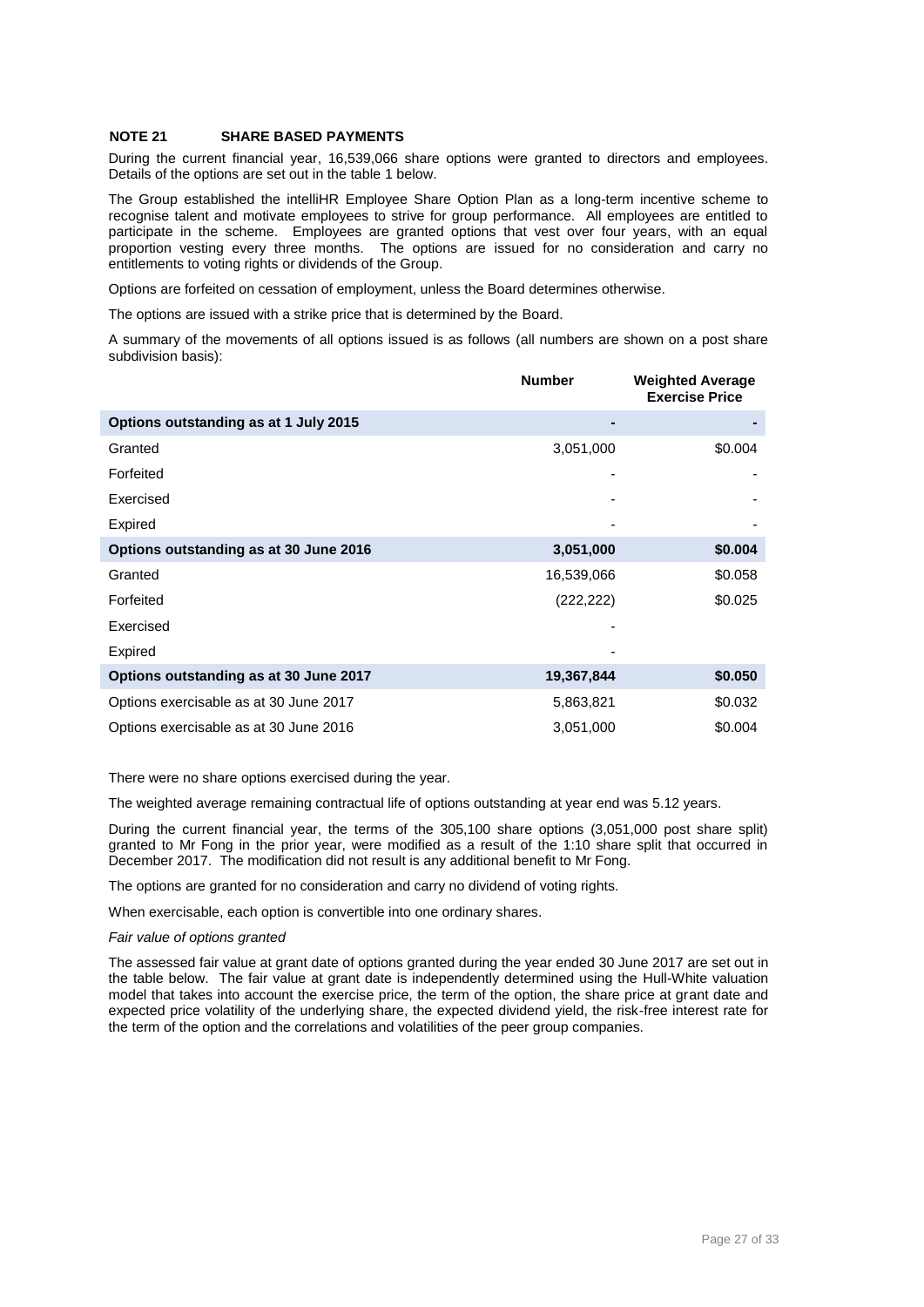### **NOTE 21 SHARE BASED PAYMENTS (CONTINUED)**

All options are granted for no consideration. Other model inputs for the options granted during the year ended 30 June 2017 included:

| Table 1.                          | Grant date                       |                                  |                                  |                                  |                                  |                                           |                                  |
|-----------------------------------|----------------------------------|----------------------------------|----------------------------------|----------------------------------|----------------------------------|-------------------------------------------|----------------------------------|
|                                   | 23/11/16                         | 05/01/17                         | 23/11/16                         | 16/12/16                         | 30/01/17                         | 09/01/17                                  | 01/04/17                         |
| <b>Number</b>                     | 2,732,223                        | 1,534,116                        | 3,895,543                        | 8,009,184                        | 135,111                          | 88,889                                    | 144,000                          |
| Exercise price                    | \$0.01                           | \$0.04                           | \$0.20                           | \$0.01                           | \$0.04                           | \$0.04                                    | \$0.04                           |
| Vesting                           | $1/16^{th}$<br>every 3<br>months | $1/16^{th}$<br>every 3<br>months | $1/16^{th}$<br>every 3<br>months | $1/16^{th}$<br>every 3<br>months | $1/16^{th}$<br>every 3<br>months | $1/16$ <sup>th</sup><br>every 3<br>months | $1/16^{th}$<br>every 3<br>months |
| Expiry<br>date                    | 01/12/21                         | 01/12/21                         | 01/12/21                         | 01/12/21                         | 01/12/21                         | 01/12/21                                  | 01/12/22                         |
| <b>Volatility</b>                 | 135.13%                          | 135.23%                          | 135.13%                          | 134.63%                          | 134.65%                          | 135.18%                                   | 106.10%                          |
| Dividend<br>yield                 | 0%                               | $0\%$                            | 0%                               | $0\%$                            | $0\%$                            | $0\%$                                     | $0\%$                            |
| <b>Risk-free interest</b><br>rate | 3.37%                            | 3.39%                            | 3.37%                            | 3.39%                            | 3.39%                            | 3.39%                                     | 3.17%                            |
| Fair value at grant<br>date       | \$0.1251<br>to<br>\$0.1314       | \$0.1010<br>to<br>\$0.1258       | \$0.0957<br>to<br>\$0.1140       | \$0.1255<br>to<br>\$0.1308       | \$0.1152<br>to<br>\$0.1258       | \$0.1157<br>to<br>\$0.1260                | \$0.1115<br>to<br>\$0.1200       |

The expected price volatility is based on the historic volatility of comparable companies share transactions over the same period of time as the expected life of the option.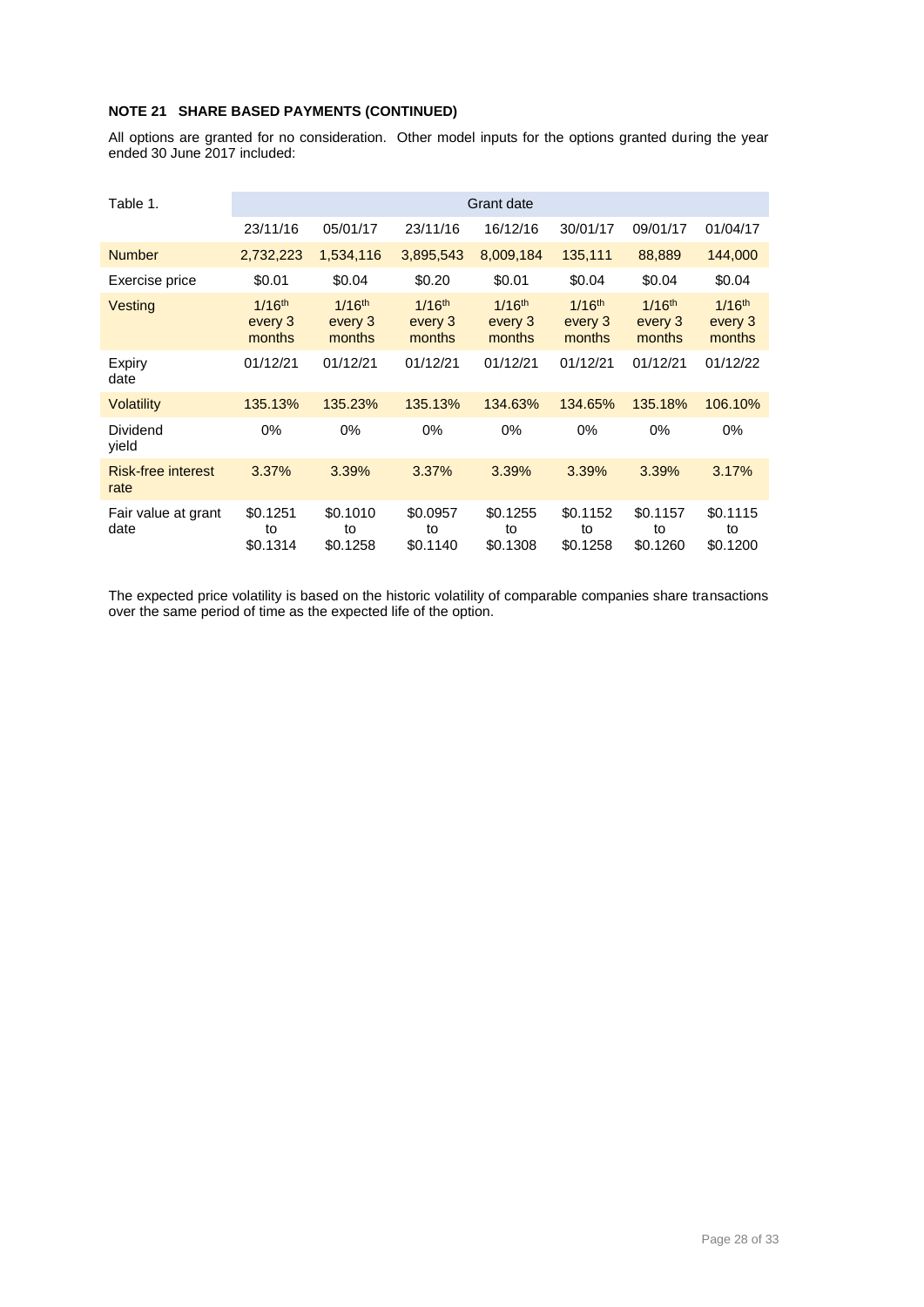### **NOTE 22 EARNINGS PER SHARE**

|                                                                                                                           | 2017          | 2016          |
|---------------------------------------------------------------------------------------------------------------------------|---------------|---------------|
|                                                                                                                           | <b>Cents</b>  | <b>Cents</b>  |
| <b>Basic earnings per share</b>                                                                                           |               |               |
| Total basic earnings per share attributable to the ordinary equity<br>holders of the Company                              | (3.94)        | (0.62)        |
| Diluted earnings per share                                                                                                |               |               |
| Total diluted earnings per share attributable to the ordinary<br>equity holders of the Company                            | (3.94)        | (0.62)        |
| Reconciliation of earnings used in calculated earnings per share                                                          |               |               |
|                                                                                                                           | 2017          | 2016          |
|                                                                                                                           | \$            | \$            |
| Basic earnings per share                                                                                                  |               |               |
| Profit attributable to the ordinary equity holders of the Company<br>used in calculating based earnings per share         | (2,274,704)   | (247, 658)    |
| Diluted earnings per share                                                                                                |               |               |
| Profit attributable to the ordinary equity holders of the Company<br>used in calculated diluted earnings per share        | (2,274,704)   | (247, 648)    |
| Weighted average number of shares used as the denominator                                                                 |               |               |
|                                                                                                                           | 2017          | 2016          |
|                                                                                                                           | <b>Number</b> | <b>Number</b> |
| Weighted average number of ordinary shares used as the<br>denominator in calculating basic and diluted earnings per share | 57,640,509    | 39,898,625    |

### **Information concerning the classification of securities**

### *Share split*

On 5 December 2016, the Company did a subdivision of its share capital on a 1:10 basis (share split), as approved by shareholders on the same date, which resulted in the total number of fully paid ordinary shares on issue increasing from 4,979,858 to 49,798,580 shares. The basic and diluted loss per share for the 30 June 2017 and the 30 June 2016 years have been calculated on a post-share split basis.

### *Options*

Options on issue during the year are not included in the calculation of diluted earnings per share because they are antidilutive for the year ended 30 June 2017 and 30 June 2016. These option could potentially dilute basic earnings per share in the future. Details relating to options are set out in note 21.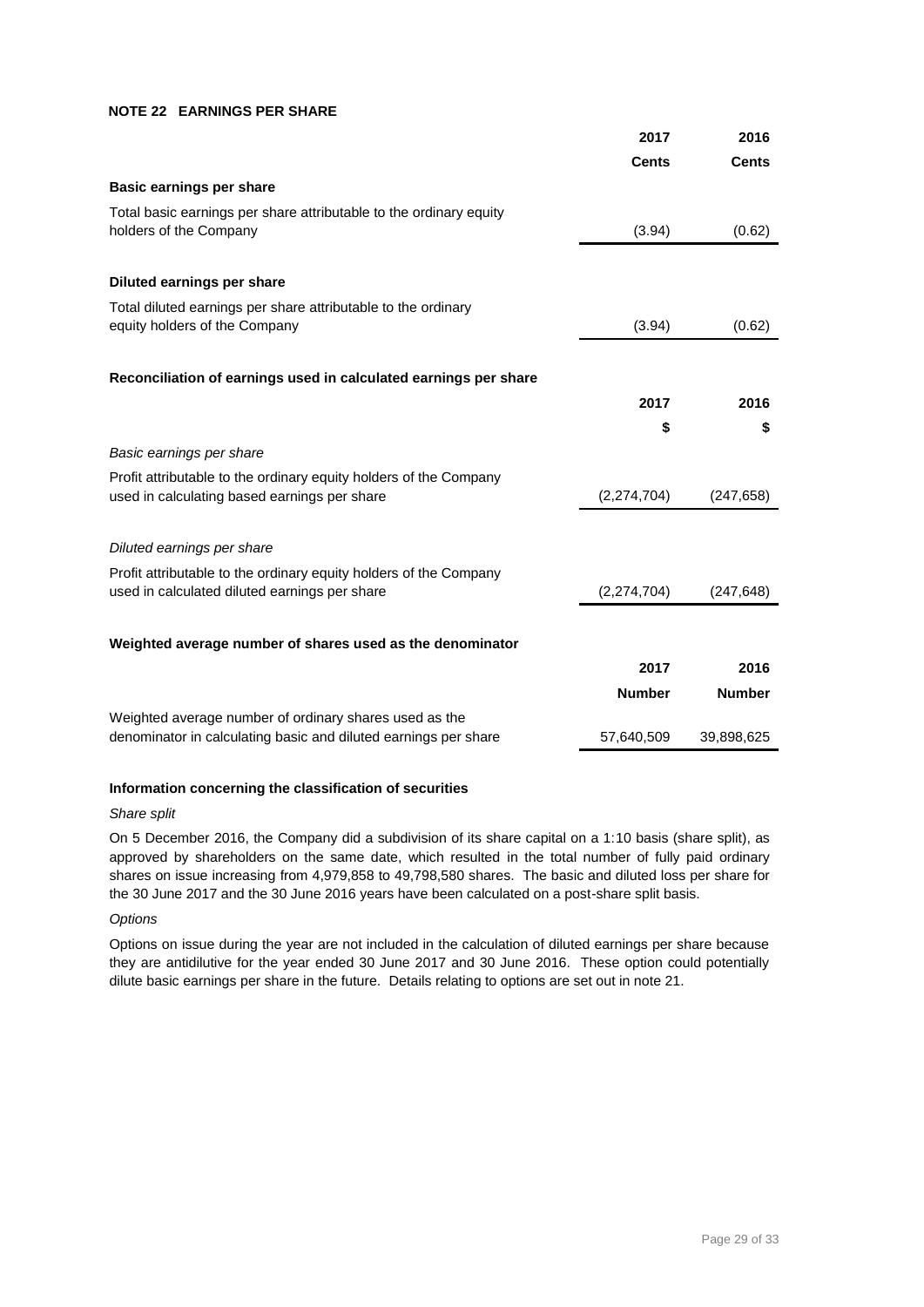## **Directors' Declaration**

### **In the Directors' opinion:**

- (a) the financial statements and notes set out on pages 7 to 29 are in accordance with the *Corporations Act 2001,* including:
	- (I) complying with Accounting Standards, the *Corporations Regulations 2001* and other mandatory professional reporting requirements, and
	- (ii) giving a true and fair view of the consolidated entity's financial position as at 30 June 2017 and of its performance for the financial year ended on that date, and
- (b) there are reasonable grounds to believe that the Company will be able to pay its debts as and when they become due and payable.

Note 1 confirms that the financial statements also comply with International Financial Reporting Standards as issued by the International Accounting Standards Board.

This declaration is made in accordance with a resolution of the Directors.

R Bromage **Director** Brisbane, 6 September 2017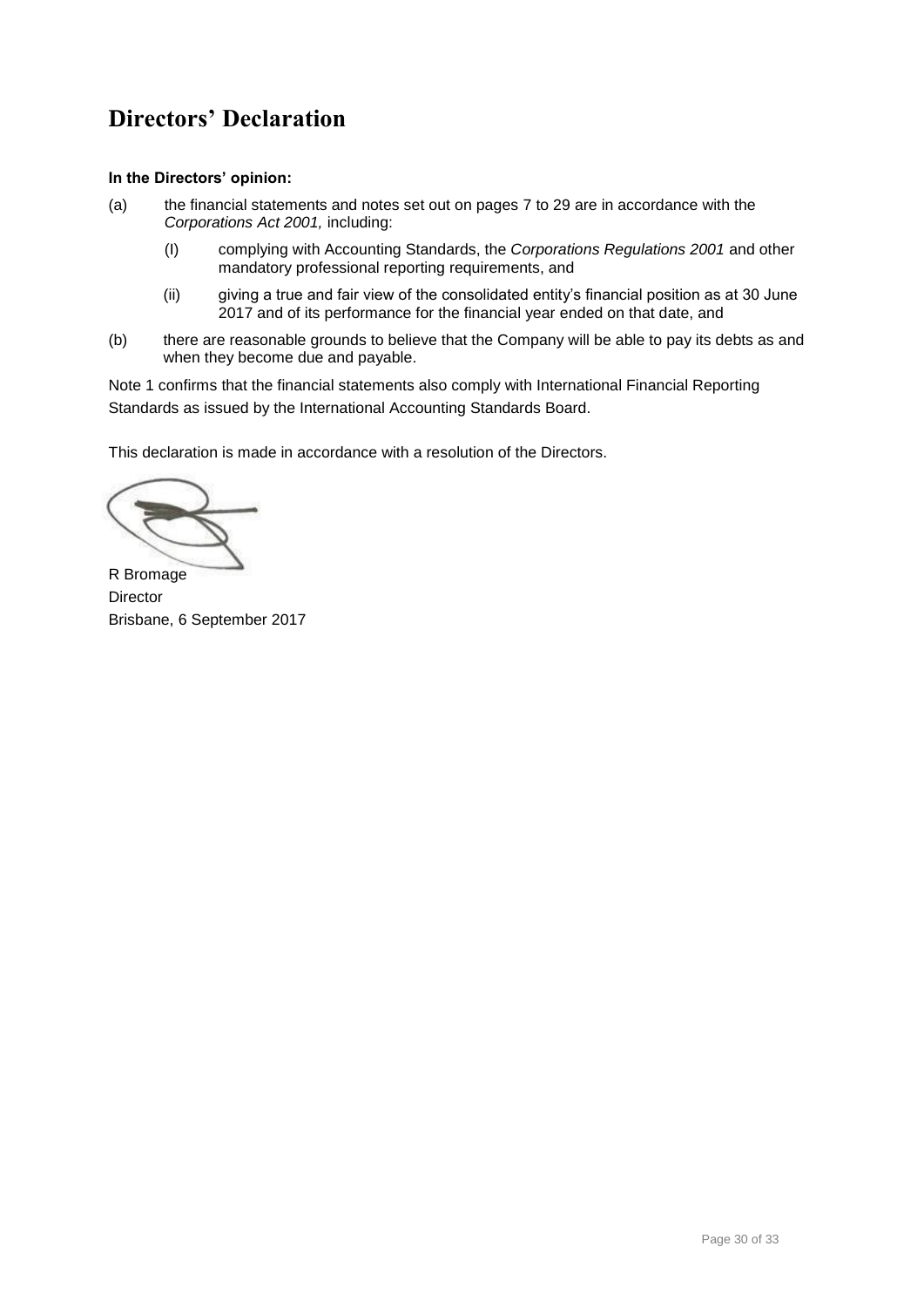

Level 10, 12 Creek St Brisbane QLD 4000 GPO Box 457 Brisbane QLD 4001 Australia

### **INDEPENDENT AUDITOR'S REPORT**

To the members of intelliHR Holdings Limited

### **Report on the Audit of the Financial Report**

### **Opinion**

We have audited the financial report of intelliHR Holdings Limited (the Company) and its subsidiaries (the Group), which comprises the consolidated statement of financial position as at 30 June 2017, the consolidated statement of profit or loss and other comprehensive income, the consolidated statement of changes in equity and the consolidated statement of cash flows for the year then ended, and notes to the financial report, including a summary of significant accounting policies and the directors' declaration.

In our opinion the accompanying financial report of intelliHR Holdings Limited, is in accordance with the *Corporations Act 2001*, including:

- (i) Giving a true and fair view of the Group's financial position as at 30 June 2017 and of its financial performance for the year ended on that date; and
- (ii) Complying with Australian Accounting Standards and the *Corporations Regulations 2001*.

### **Basis for opinion**

We conducted our audit in accordance with Australian Auditing Standards. Our responsibilities under those standards are further described in the *Auditor's responsibilities for the audit of the Financial Report* section of our report. We are independent of the Group in accordance with the *Corporations Act 2001* and the ethical requirements of the Accounting Professional and Ethical Standards Board's APES 110 *Code of Ethics for Professional Accountants* (the Code) that are relevant to our audit of the financial report in Australia. We have also fulfilled our other ethical responsibilities in accordance with the Code.

We confirm that the independence declaration required by the *Corporations Act 2001*, which has been given to the directors of the Company, would be in the same terms if given to the directors as at the time of this auditor's report.

We believe that the audit evidence we have obtained is sufficient and appropriate to provide a basis for our opinion.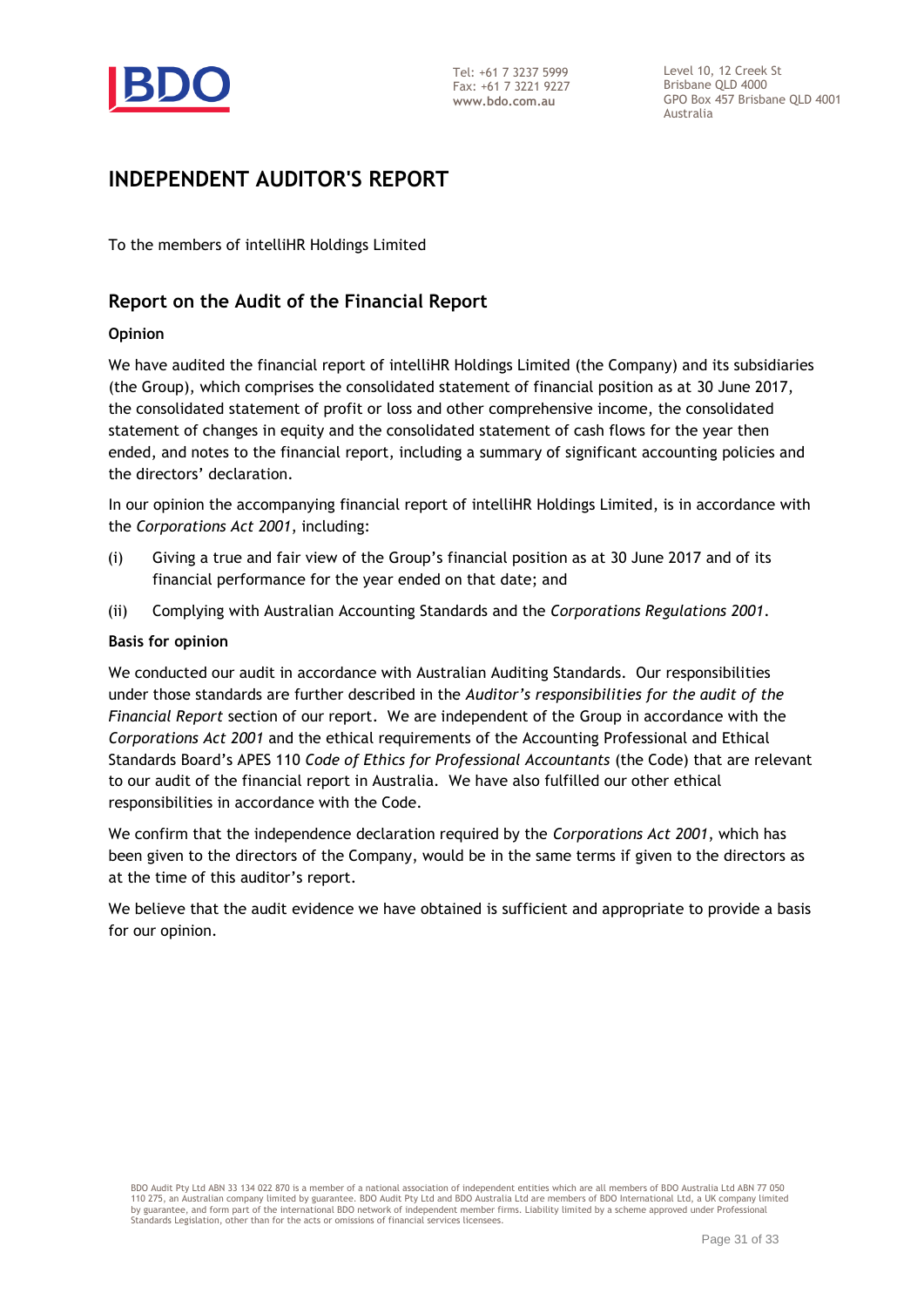

### **Material uncertainty related to going concern**

We draw attention to Note 1 in the financial report which describes the events and/or conditions which give rise to the existence of a material uncertainty that may cast significant doubt about the group's ability to continue as a going concern and therefore the group may be unable to realise its assets and discharge its liabilities in the normal course of business. Our opinion is not modified in respect of this matter.

### **Other information**

The directors are responsible for the other information. The other information obtained at the date of this auditor's report is information included in the Corporate Directory and Directors' Report, but does not include the financial report and our auditor's report thereon.

Our opinion on the financial report does not cover the other information and accordingly we do not express any form of assurance conclusion thereon.

In connection with our audit of the financial report, our responsibility is to read the other information and, in doing so, consider whether the other information is materially inconsistent with the financial report or our knowledge obtained in the audit, or otherwise appears to be materially misstated.

If, based on the work we have performed on the other information obtained prior to the date of this auditor's report, we conclude that there is a material misstatement of this other information, we are required to report that fact. We have nothing to report in this regard.

### **Responsibilities of the directors for the Financial Report**

The directors of the Company are responsible for the preparation of the financial report that gives a true and fair view in accordance with Australian Accounting Standards and the *Corporations Act 2001* and for such internal control as the directors determine is necessary to enable the preparation of the financial report that gives a true and fair view and is free from material misstatement, whether due to fraud or error.

In preparing the financial report, the directors are responsible for assessing the ability of the group to continue as a going concern, disclosing, as applicable, matters related to going concern and using the going concern basis of accounting unless the directors either intend to liquidate the Group or to cease operations, or has no realistic alternative but to do so.